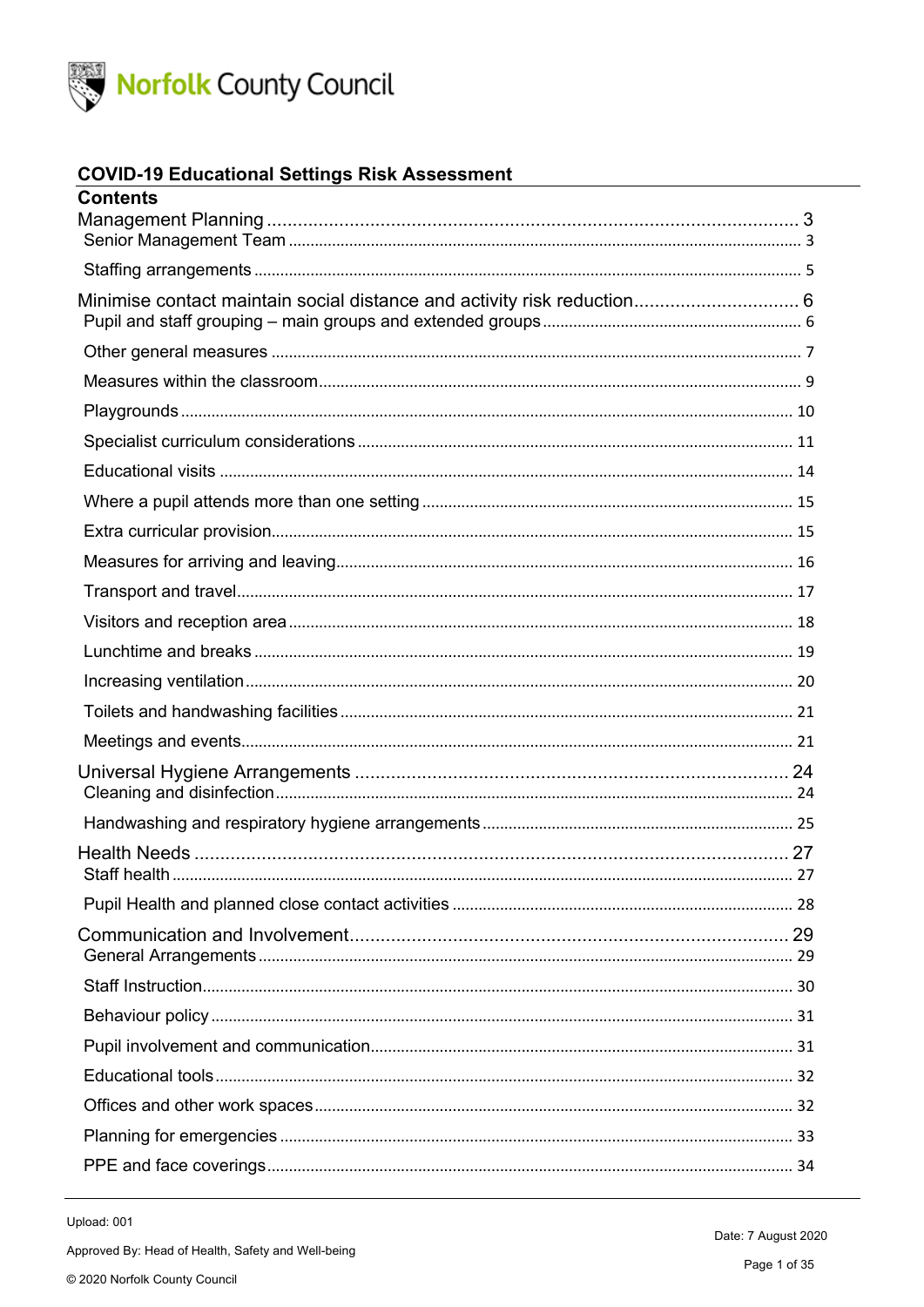

Review of existing assessments............................................................................................................ 34

The health, safety and well-being of all staff and pupils is of utmost importance to us. This risk assessment template has been provided to support educational settings to ensure they are acting in line with the COVID-19 – Compliance code for all educational settings

Please note: all COVID-19 guidance is available through HR InfoSpace and Norfolk Schools

The risk assessment should be reviewed prior to any stage of extension of operation e.g. increasing pupil numbers, extending curriculum activities, opening up facilities or planning events.

For ease of reference, changes that are made to this document are detailed below:

| Date of change | <b>Section, Page and Change</b>                                            |
|----------------|----------------------------------------------------------------------------|
| 12-05-2020     | Whole revised document please read.                                        |
| 18-05-2020     | Small updates throughout                                                   |
| 26-05-2020     | relate to early years providers and high school cohorts                    |
| 02-06-2020     | Changes made are shaded grey and in italic font – Minor additions          |
| 18-06-2020     | Changes made are shaded grey                                               |
| 01-07-2020     | Changes made are shaded grey                                               |
| 13-07-2020     | Updated for September Term - new requirements are highlighted<br>in yellow |
| 17-07-2020     | Clarification amendments following feedback                                |
| 24-07-2020     | Reference to swimming pools risk assessment                                |
| 07-08-2020     | Minor updates to wording                                                   |
| 21-08-2020     | Page 4 – COVID-19 Secure contractor arrangements                           |
|                | Page 10 and 11 updated Music and Drama                                     |
|                | Page 13 - New links to CLEAPSS guidance                                    |
|                | Page 14 - Supervised toothbrushing programmes                              |
|                | Page 21 – New information for spaces without direct outside air            |

Upload: 001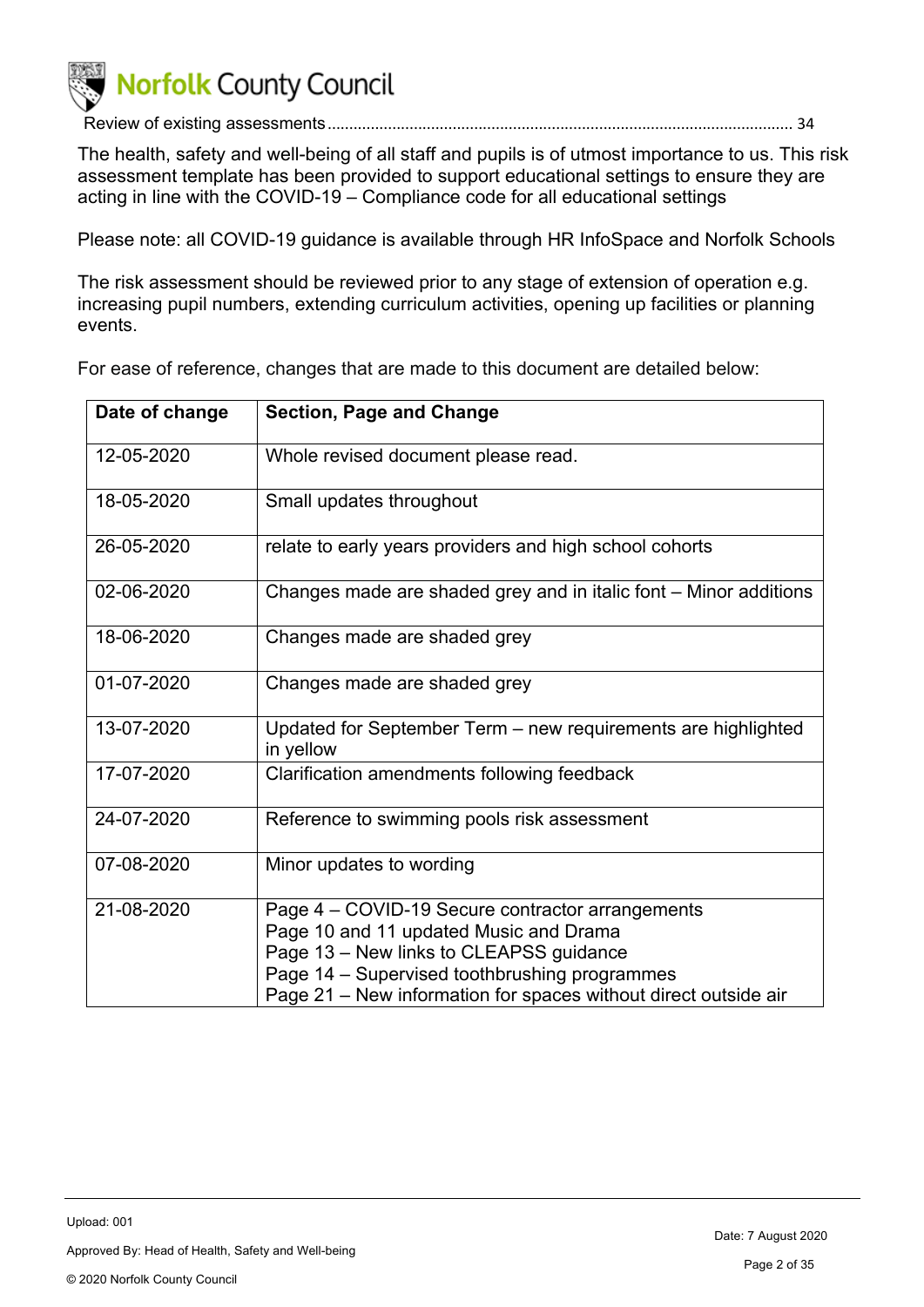

| <b>Setting/Premises:</b>        | Highgate Infant School and Kings Lynn Nursery school. Arrangements are aligned . where specific actions<br>occur at only one site this is clear in document |  |  |
|---------------------------------|-------------------------------------------------------------------------------------------------------------------------------------------------------------|--|--|
| Location:                       | Highgate Infant School Gaywood rd Kings Lynn<br>King Lynn Nursery School St James Park London Rd                                                            |  |  |
| <b>Assessment Date:</b>         | 30/8/2020<br>Review Date:<br>21/12/2020                                                                                                                     |  |  |
| <b>Assessment completed by:</b> | <b>Cheryl Kirby</b>                                                                                                                                         |  |  |

Please describe how you have met with the required control measures in the "Notes and Further Information" column

### **Management Planning**

### *Senior Management Team*

| Item                                                                        | Control measures                                                                                                                                                                                                                                                                                                                                                                                                                                                                                                                                                                                                                                                                                                                                                                                                                                                          | Yes/no/not<br>applicable | Notes and further information                                                                        | Date required and<br>completed |
|-----------------------------------------------------------------------------|---------------------------------------------------------------------------------------------------------------------------------------------------------------------------------------------------------------------------------------------------------------------------------------------------------------------------------------------------------------------------------------------------------------------------------------------------------------------------------------------------------------------------------------------------------------------------------------------------------------------------------------------------------------------------------------------------------------------------------------------------------------------------------------------------------------------------------------------------------------------------|--------------------------|------------------------------------------------------------------------------------------------------|--------------------------------|
| Senior Management<br>Team<br>responsibilities and<br>ensuring<br>compliance | The Senior management team have reviewed the operation of the<br>setting in the light of welcoming all children and young people back<br>during the pandemic and have made alterations so that:<br>The number of contacts that pupils and staff have during<br>the school day are minimised<br>The distance between people in the setting is maximised as<br>much as possible,<br>Implementation of robust universal hygiene measures is<br>supported through the provision of hygiene stations,<br>reducing contact points and touch surfaces and supporting<br>effective hand drying<br>Enhanced cleaning arrangements are in place<br>There is a plan in place to manage the first day back to<br>reduce the risk of groups gathering together<br>The whole setting community are engaged with and<br>support the national effort to reduce the spread of the<br>virus |                          | Return to school plan discussed with<br>staff 14/7/2020<br>September update 3/9/2020<br>See attached |                                |
| Upload: 0090                                                                |                                                                                                                                                                                                                                                                                                                                                                                                                                                                                                                                                                                                                                                                                                                                                                                                                                                                           |                          | Date: 26 August 2020                                                                                 |                                |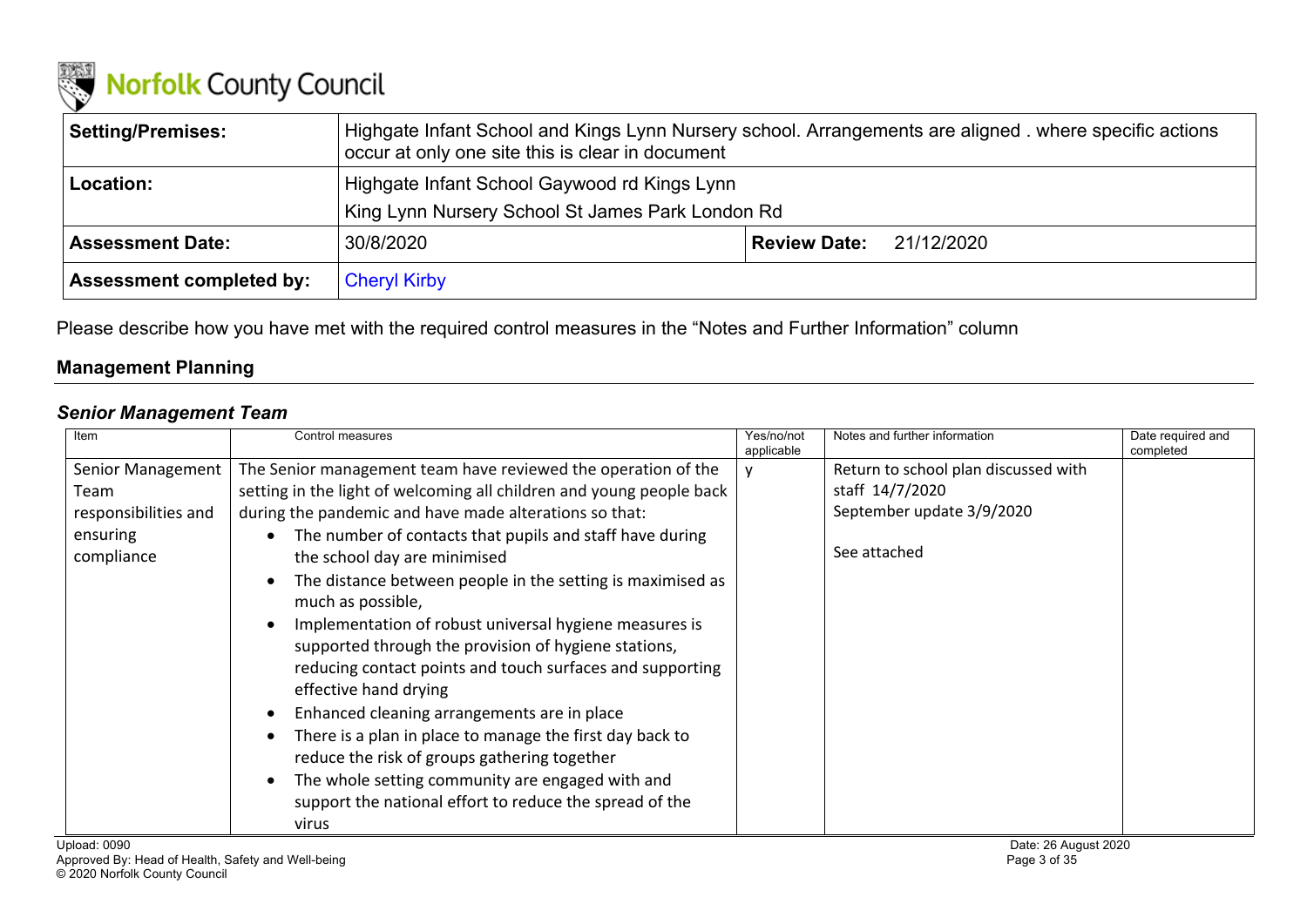

|                              | This assessment has been carried out in conjunction with staff and                                                                                                                                                              |   |                                                                                                                                                                                      |                            |
|------------------------------|---------------------------------------------------------------------------------------------------------------------------------------------------------------------------------------------------------------------------------|---|--------------------------------------------------------------------------------------------------------------------------------------------------------------------------------------|----------------------------|
|                              | staff representatives (and pupils where appropriate).                                                                                                                                                                           |   |                                                                                                                                                                                      |                            |
|                              | All normal operational premises management requirements have<br>been implemented including fire, asbestos and legionella                                                                                                        | Y |                                                                                                                                                                                      |                            |
|                              | HSW information provided on Infospace or Norfolk School is<br>followed and communicated                                                                                                                                         | Y |                                                                                                                                                                                      |                            |
|                              | Arrangements have been put in place to undertake a regular<br>review of the assessment taking feedback, suggestions, concerns<br>and updates to NCC guidance into account.                                                      | y | RA to be shared with all staff via email<br>and hard copies available on first INSET.<br>KLN Gov emailed sept 1st<br>QA director emailed copy by Sept 1st.<br>LIT members to be ccd. |                            |
|                              | Staff information, instruction and training arrangements have been<br>put in place in preparation for welcoming back all staff and pupils.                                                                                      | y | Incorporated in training day info<br>sessions.                                                                                                                                       |                            |
|                              | Senior colleagues will be present at the site and especially during<br>the early part of return in September in order to provide additional<br>support and reassurance and to pick up on any issues and review<br>arrangements. | y | CK to be across sites. Always accessible<br>via teams. KWEST QA and CEO available<br>to support in case of absence of CK<br>Holly Clements (DH) at KLN every other<br>week.          |                            |
|                              | COVID-19 Case Management Guidance is implemented.                                                                                                                                                                               | y |                                                                                                                                                                                      |                            |
|                              | COVID Secure Commitments is signed and displayed                                                                                                                                                                                | у |                                                                                                                                                                                      | To beupdated<br>Wk com 1/9 |
| <b>Contractor activities</b> | Contractors who provide services on school premises have<br>confirmed they are COVID-19 secure                                                                                                                                  | y | Ensure conformation recorded                                                                                                                                                         |                            |
| Governor<br>engagement       | Governors are involved and supporting the setting to ensure that<br>required actions are completed and have signed off the risk<br>assessment process as part of their role.                                                    | y | Trustees to approve RA by 3/9                                                                                                                                                        |                            |
| Safeguarding                 | The introduction of new arrangements have been reviewed by the<br>Senior Management Team ensure that they do not impact on<br>safeguarding requirements in the setting (see additional checklist<br>on Norfolk Schools).        | Y |                                                                                                                                                                                      |                            |
| Supply chain                 | Business management teams will ensure that arrangements are in<br>place to ensure:                                                                                                                                              | y |                                                                                                                                                                                      |                            |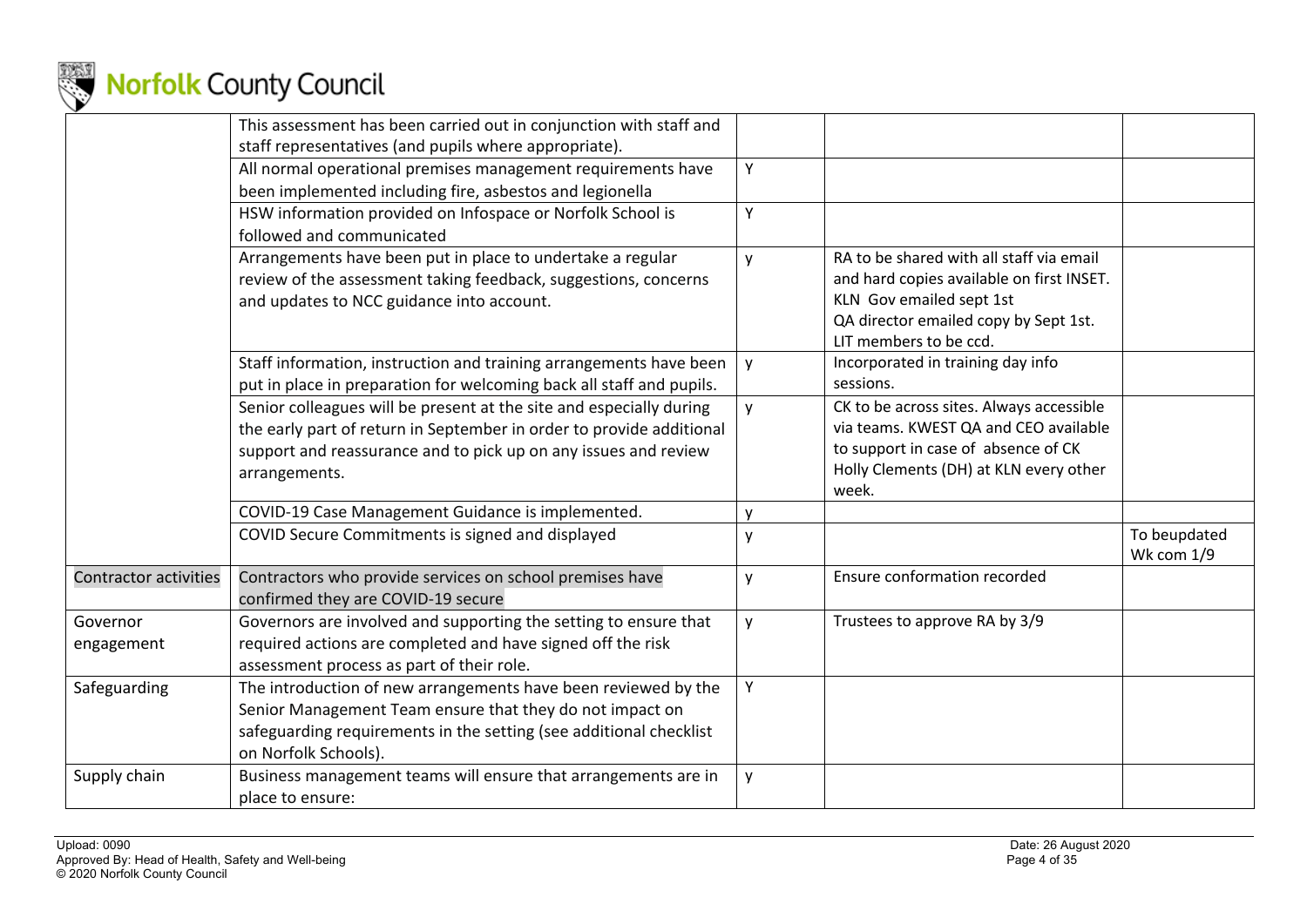

|                    | continuity of essential supplies, for example, cleaning and<br>disinfection products, liquid soap, paper towels (where used),<br>hand sanitiser, tissues and PPE that is specified in PPE<br>guidance.<br>that equipment purchased is fit for purpose e.g. meets with<br>required standards                |                                                                                                                                                                                                             |  |
|--------------------|------------------------------------------------------------------------------------------------------------------------------------------------------------------------------------------------------------------------------------------------------------------------------------------------------------|-------------------------------------------------------------------------------------------------------------------------------------------------------------------------------------------------------------|--|
| Premises adaptions | Small adaptions identified through risk assessment such as<br>installation of wireless fire door retainers which keep fire doors<br>open in order to improve ventilation and close on fire alarm<br>activation, efficient hand driers to ensure thorough hand drying<br>have been authorised and actioned. | All rooms have windows/doors that<br>open and can be sufficiently ventilated.<br>Hand driers in use and paper towels to<br>be dispensed by staff to support<br>children as needed at times of high<br>usage |  |

### *Staffing arrangements*

| <b>Staffing levels</b> | Temporary staff, external specialist support staff and specialist<br>coaches are welcomed back to the setting and where possible their<br>work is arranged so that:<br>Short duration, ad hoc and working at more than one setting<br>is avoided<br>They are assigned to consistent groups in the same way as<br>permanent staff are to limit the number of children they<br>interact with (coaching timetables have been rearranged to<br>longer rotas than normal where necessary)<br>A space of 48 hours between site visits is applied<br>Longer assignments with supply teachers are agreed | None planned in autumn term at<br>present |
|------------------------|--------------------------------------------------------------------------------------------------------------------------------------------------------------------------------------------------------------------------------------------------------------------------------------------------------------------------------------------------------------------------------------------------------------------------------------------------------------------------------------------------------------------------------------------------------------------------------------------------|-------------------------------------------|
|                        | Teaching staff breaks are organised in a way that avoids staff<br>covering from a different group<br>Consistent working arrangements are applied to ITT trainees.                                                                                                                                                                                                                                                                                                                                                                                                                                |                                           |
|                        | Where teachers and other staff need to operate across different<br>classes and year groups in order to facilitate the delivery of the<br>school timetable, they are assigned consistently in line with wider<br>principles of bubbles as much as possible.                                                                                                                                                                                                                                                                                                                                       |                                           |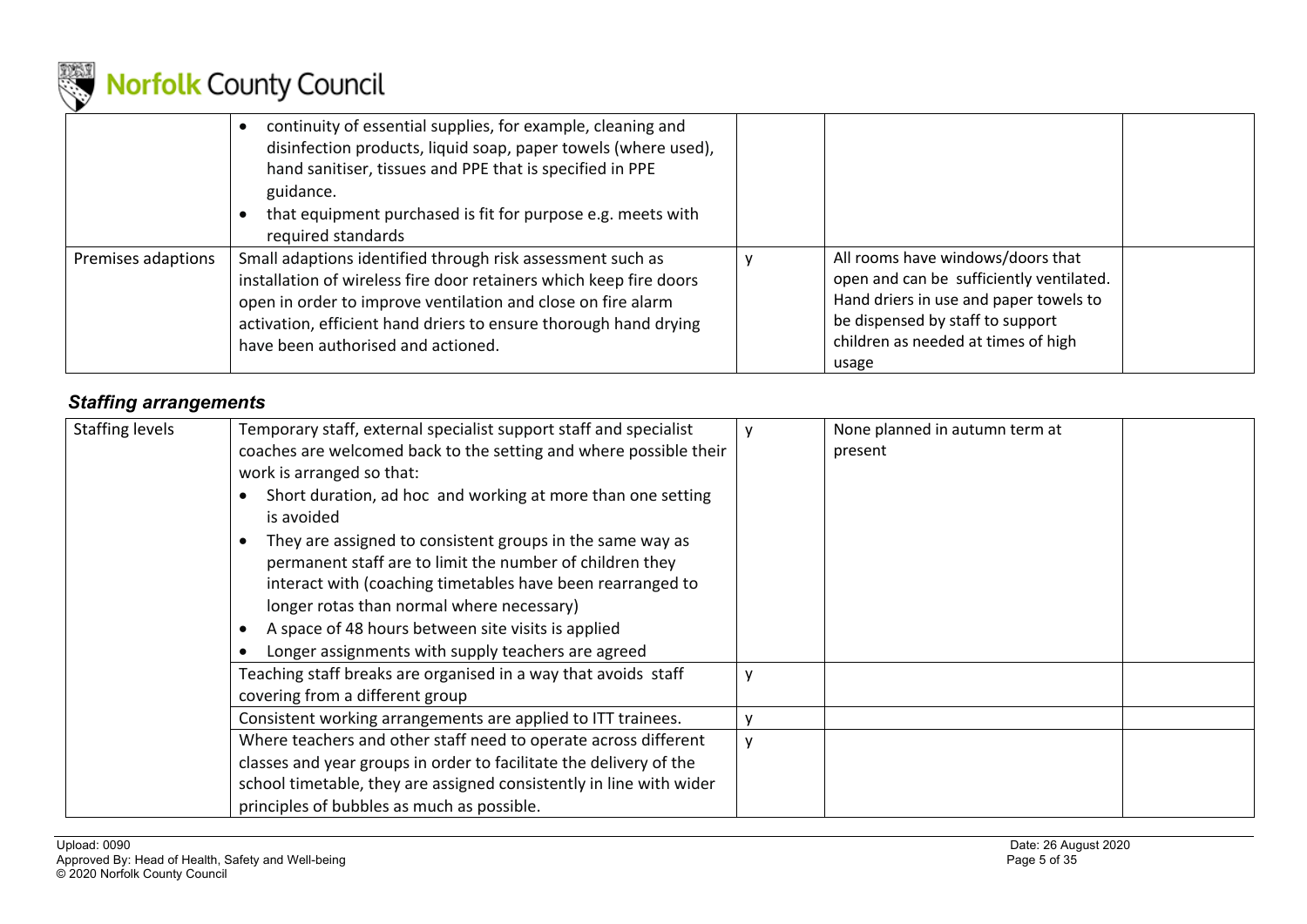

|                | Wherever bubbles are compromised as a result of timetable,<br>curriculum or other delivery needs the setting ensures scrupulous<br>compliance with all of the required infection control measures |  |
|----------------|---------------------------------------------------------------------------------------------------------------------------------------------------------------------------------------------------|--|
|                | Where volunteers are used the same staff principles are applied.                                                                                                                                  |  |
| Premises and   | Normal premises management arrangements have resumed.                                                                                                                                             |  |
| cleaning staff | Activities are scheduled to avoid times where pupils and staff are<br>using the same areas unless staff are part of the same<br>bubble/group.                                                     |  |
|                | Staff who carry out cleaning and disinfection have the appropriate<br>equipment required for the task.                                                                                            |  |

### **Minimise contact maintain social distance and activity risk reduction**

### *Pupil and staff grouping – main groups and extended groups*

| Developing groups | Main groups (staff and pupils) have been developed that are the<br>smallest practicable whilst enabling all pupils to return and a full<br>curriculum to be taught, consideration has been given to the<br>following where possible:<br>Groups are kept static<br>Extended groups are only created to accommodate specified<br>activities such as transport, wraparound care, specific<br>curriculum or teaching requirements.<br>Contact within groups is minimised through measures outlined<br>in this assessment.<br>Pupils will stay in their class/group throughout the day, or on<br>subsequent days |  |  |
|-------------------|-------------------------------------------------------------------------------------------------------------------------------------------------------------------------------------------------------------------------------------------------------------------------------------------------------------------------------------------------------------------------------------------------------------------------------------------------------------------------------------------------------------------------------------------------------------------------------------------------------------|--|--|
|                   | Any extended groups created remain as small and consistent as<br>possible                                                                                                                                                                                                                                                                                                                                                                                                                                                                                                                                   |  |  |
|                   | Where possible the number of children to staff ratio is reduced<br>further to assist with social distancing and wider safety measures<br>relating to specific circumstances as outlined in the compliance<br>code including:                                                                                                                                                                                                                                                                                                                                                                                |  |  |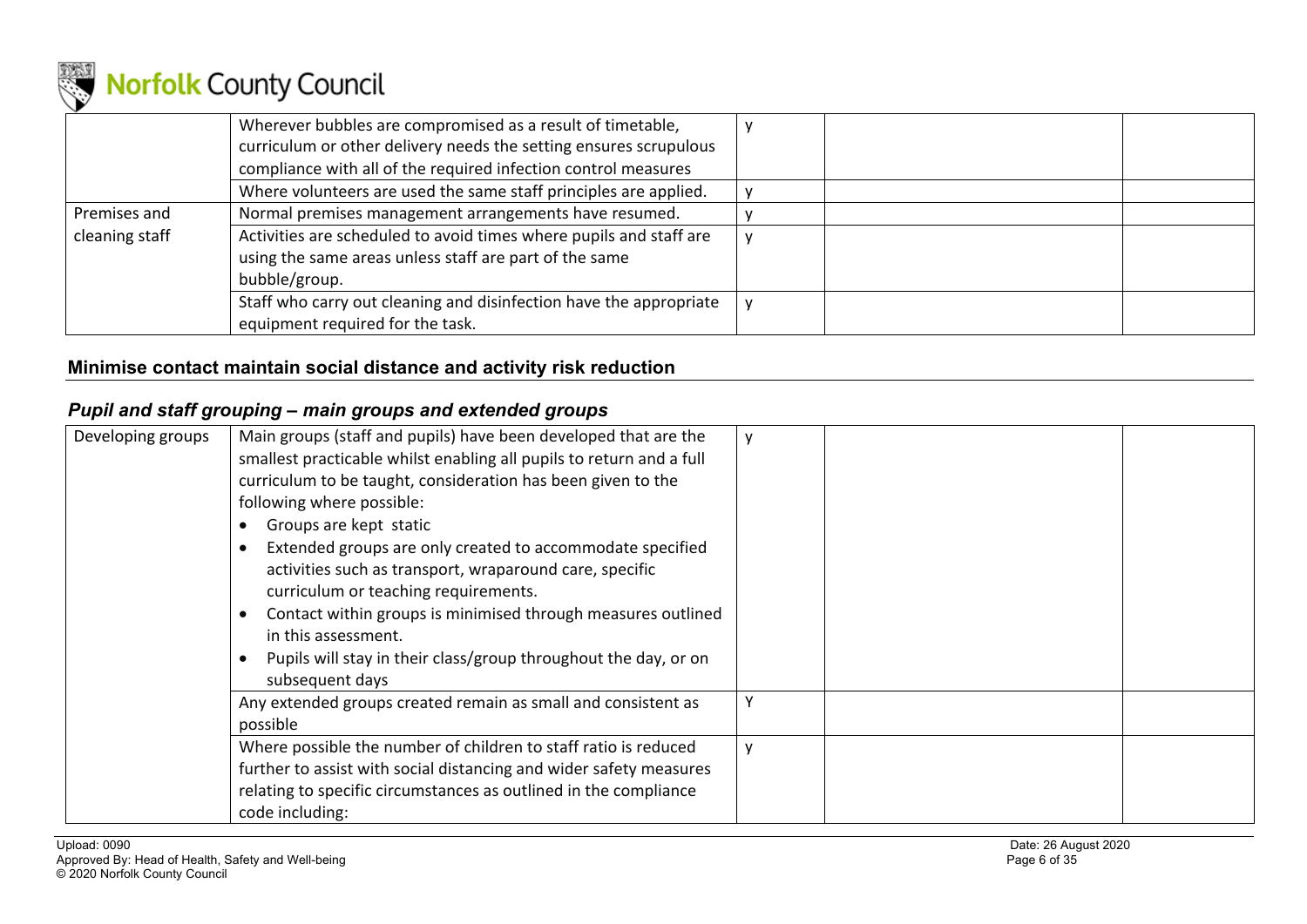

|                 | some secondary curriculum practical activities                   |  |
|-----------------|------------------------------------------------------------------|--|
|                 | some music activities                                            |  |
|                 | With very young children                                         |  |
|                 | Because of health conditions or understanding of the children    |  |
| Staffing within | Staff are paired consistently for two person activities e.g.     |  |
| groups          | supervision, teaching, personal care.                            |  |
|                 | The same teachers and other staff are assigned to each class     |  |
|                 | group, and where possible for the same day and subsequent days.  |  |
| Contact records | Contact records of groups and individuals including visitors are |  |
|                 | maintained in line with Case Management Guidance.                |  |

### *Other general measures*

| The use of outdoor spaces has been maximised                                                                                                                                                                                                           |              |                                                                                                                                                                                                                                 |  |
|--------------------------------------------------------------------------------------------------------------------------------------------------------------------------------------------------------------------------------------------------------|--------------|---------------------------------------------------------------------------------------------------------------------------------------------------------------------------------------------------------------------------------|--|
| Unavoidable queues are managed this includes through the<br>provision of distancing markings where queues are likely                                                                                                                                   |              | Staggering start and breaktimes<br>at HG should reduce need for<br>queuing of children<br>KLN parents queue to enter to be<br>signed and marked on premises<br>Staff to monitor and support new<br>arrangements at both schools |  |
| Gatherings involving more than one group is avoided e.g.<br>assemblies,                                                                                                                                                                                |              |                                                                                                                                                                                                                                 |  |
| Activities involving invited audiences do not take place                                                                                                                                                                                               |              |                                                                                                                                                                                                                                 |  |
| An assessment has been made of all close contact within 2 m<br>interactions and these have been reduced where it is possible.                                                                                                                          |              | Interactions between same bubbles<br>will occur.<br>Corridor and staff shared area<br>interactions reduced through<br>staggered use and additional areas<br>designated for staff.                                               |  |
| A plan is in place for the management of toilets and hand washing<br>facilities including the number of children safely able to use the<br>facilities at any one time and, where possible mixing of groups<br>while using these facilities is avoided. | $\mathsf{V}$ |                                                                                                                                                                                                                                 |  |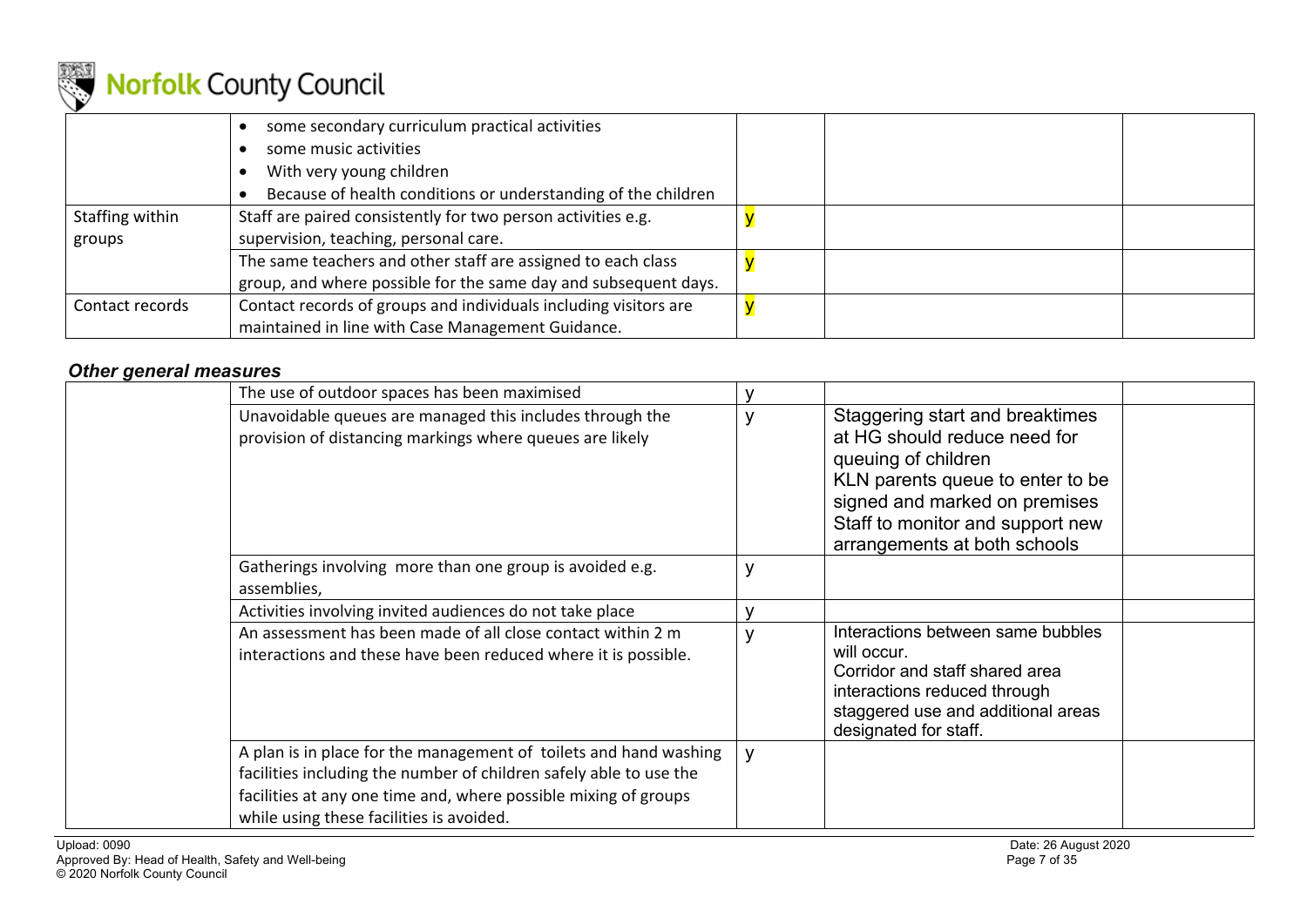

| Activities that encourage or cause people to raise their voices will<br>not take place. Pupils are advised of these requirements while on<br>the premises. | y            |                                |  |
|------------------------------------------------------------------------------------------------------------------------------------------------------------|--------------|--------------------------------|--|
|                                                                                                                                                            |              |                                |  |
| The number of books and other resources taken home by pupils                                                                                               | y            |                                |  |
| and staff is limited as far as is possible.                                                                                                                |              |                                |  |
| Resources such as pens and pencils are not shared between pupils,                                                                                          | $\mathsf{n}$ | Resources shared within bubble |  |
| other resources such as books are issued on a rotational basis.                                                                                            |              | and washed regularly           |  |
| Movement around the school is kept to a minimum as follows:                                                                                                | y            |                                |  |
| Movement of whole classes is avoided where pupils can stay in                                                                                              |              |                                |  |
| the same room and staff can move to different classes instead.                                                                                             |              |                                |  |
| The rooms used have been selected to enable this.                                                                                                          |              |                                |  |
| Class times have been staggered to prevent large numbers                                                                                                   |              |                                |  |
| moving around the premises at the same time where it cannot                                                                                                |              |                                |  |
| be avoided (for example, for PE, outside breaks)                                                                                                           |              |                                |  |
|                                                                                                                                                            |              |                                |  |
| Where large numbers of pupils need to move around the setting                                                                                              |              |                                |  |
| the following have been implemented where possible:                                                                                                        |              |                                |  |
| Staggered times for using stairs and corridors<br>$\bullet$                                                                                                |              |                                |  |
| Utilisation of alternative external routes<br>$\bullet$                                                                                                    |              |                                |  |
|                                                                                                                                                            |              |                                |  |
| One-way systems introduced                                                                                                                                 |              |                                |  |
| Supervision of movements around settings                                                                                                                   |              |                                |  |
| Central dividers placed in the middle of wide corridors to keep                                                                                            |              |                                |  |
| groups apart                                                                                                                                               |              |                                |  |
| The order of entry and exit into all rooms used (including dining                                                                                          |              |                                |  |
| room) has been planned in order to avoid pupils and staff                                                                                                  |              |                                |  |
| passing each other                                                                                                                                         |              |                                |  |
| Arrangements for collecting, passing on and returning shared                                                                                               | y            |                                |  |
| resources and equipment is planned to prevent close contact.                                                                                               |              |                                |  |
| Larger spaces are not used by more than one group without                                                                                                  | y            |                                |  |
| partitioning in order to create physical separation.                                                                                                       |              |                                |  |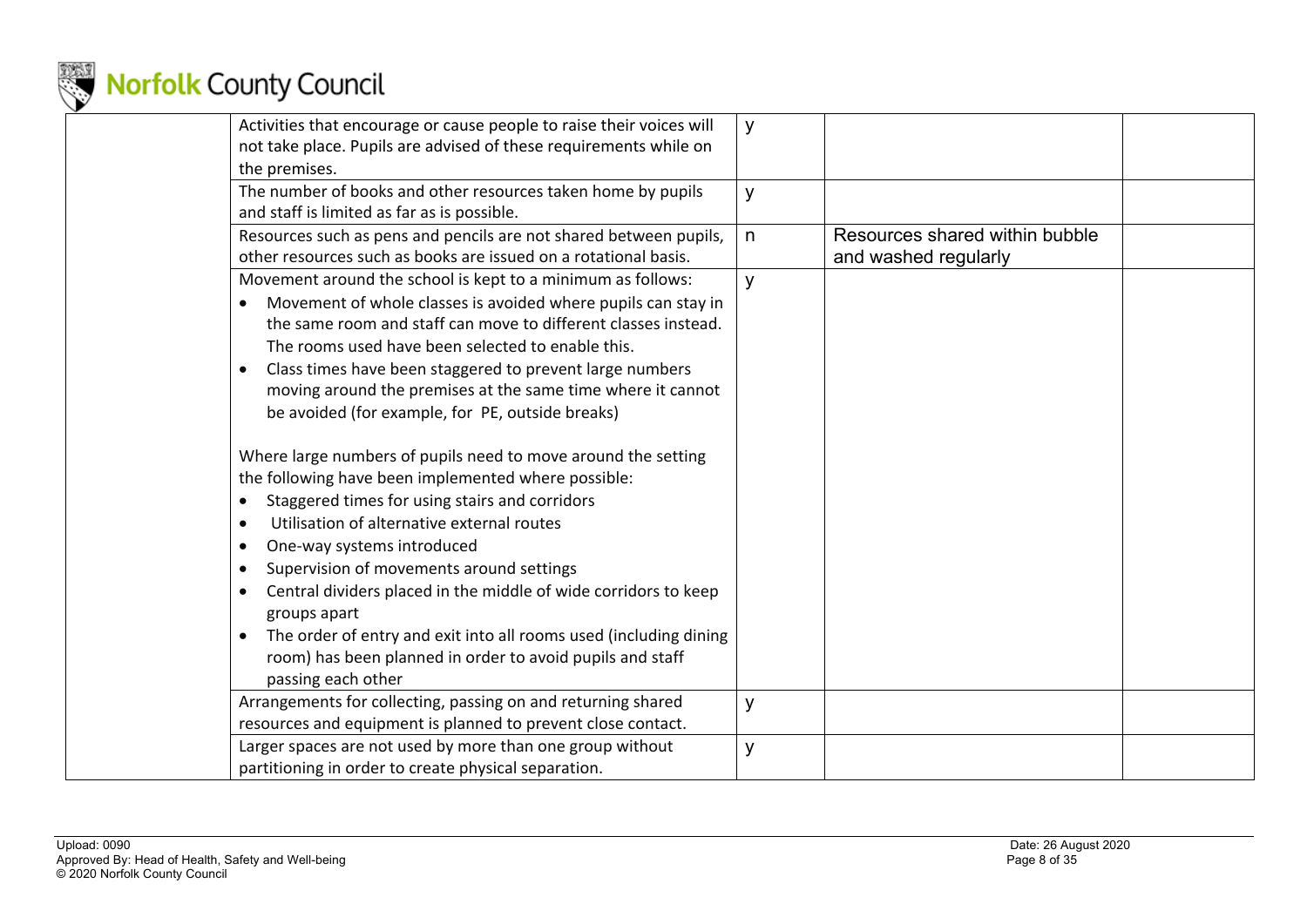

| Lifts          | Lifts are not shared unless the person using the lift requires<br>support and lifts are prioritised to those people who are not able<br>to use the stairs | n/a |                                                                 |  |
|----------------|-----------------------------------------------------------------------------------------------------------------------------------------------------------|-----|-----------------------------------------------------------------|--|
|                | Posters have been used to encourage this where required                                                                                                   | n/a |                                                                 |  |
|                | Hand sanitiser is provided for use before and after touching lift<br>controls.                                                                            | n/a |                                                                 |  |
| Lockers        | Locker allocation has taken account of the assigned groups so that<br>groups are not compromised when they are being used.                                | n/a |                                                                 |  |
| Bags and coats | Times of use are supervised and managed, particularly where<br>arrival and leaving times cannot be staggered.                                             | n/a |                                                                 |  |
|                | Where possible alternative areas have been allocated for cloak<br>room use in order to prevent pupils gathering                                           |     | Year 1 and 2 coat pegs swapped.<br>Additional pegs to be added. |  |

### *Measures within the classroom*

| Alternative larger spaces that are available such as gyms and<br>$\bullet$<br>halls are used to encourage social distancing where it is<br>possible to<br>Distancing is encouraged by removing unnecessary items,<br>furniture and equipment to create more space to reconfigure<br>desks<br>Seats are forward facing<br>The position of the teachers space/desk is considered as part of<br>the configuration to support distancing from the class |     | Classrooms remain in groups.<br>For Nursery and infants emphasis<br>on bubbles, infection risk is low<br>and group seating essential for<br>curriculum delivery and learning. |
|-----------------------------------------------------------------------------------------------------------------------------------------------------------------------------------------------------------------------------------------------------------------------------------------------------------------------------------------------------------------------------------------------------------------------------------------------------|-----|-------------------------------------------------------------------------------------------------------------------------------------------------------------------------------|
| Where bags cannot be kept at desks/workspaces e.g. science<br>lessons or DT lessons they are safely stored in a way that does not<br>encourage congregating and touching each other's belongings e.g.<br>use of lockers, bag hooks                                                                                                                                                                                                                  | n/a |                                                                                                                                                                               |
| The teaching approach is modified where possible in order to:                                                                                                                                                                                                                                                                                                                                                                                       | n   |                                                                                                                                                                               |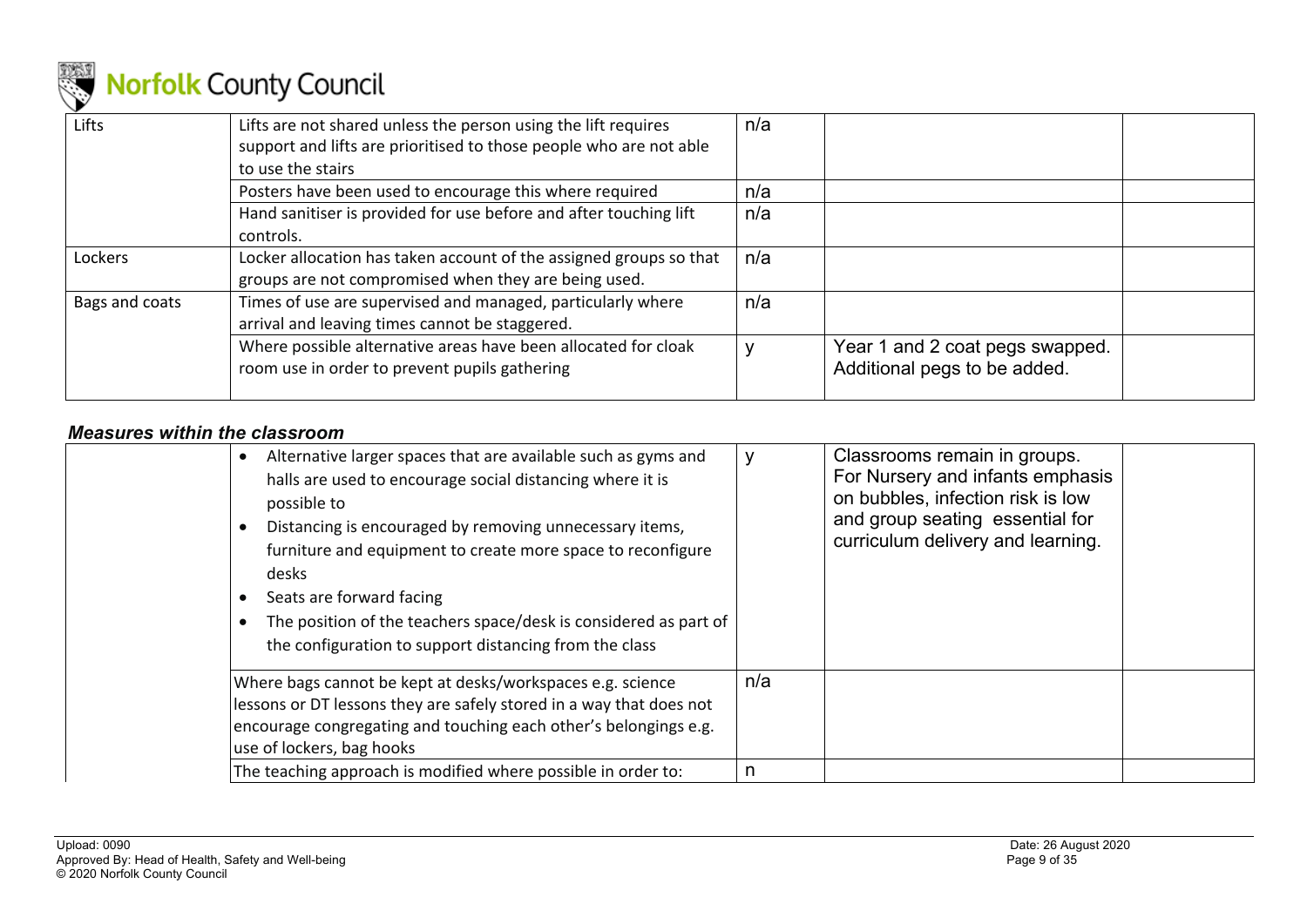

| Where age appropriate, keep a distance from children in the<br>class including minimising going to pupil desks to check work or<br>calling pupils up to the teachers desk<br>Where close contact is needed, interact side to side with pupils<br>and not face to face<br>Not require pupils to share or swap resources, including no<br>marking each others books<br>Manage picking-up and dropping-off resources in a way that<br>prevents passing them hand-to-hand |   |  |
|-----------------------------------------------------------------------------------------------------------------------------------------------------------------------------------------------------------------------------------------------------------------------------------------------------------------------------------------------------------------------------------------------------------------------------------------------------------------------|---|--|
| The resources brought in from home by children is kept to a<br>minimum e.g. lunch boxes, hats, coats, books, stationery and<br>mobile phones. and these are not shared with the group.                                                                                                                                                                                                                                                                                | v |  |

### *Playgrounds*

| Signage identifies the maximum number of users for equipment,<br>distancing is encouraged for waiting and while using equipment                              | n/a | 1 bubble only |
|--------------------------------------------------------------------------------------------------------------------------------------------------------------|-----|---------------|
| Equipment use is supervised, and time limited to enable other users<br>to take their turn                                                                    | y   |               |
| Seating has been removed or marked off to encourage distancing<br>on individual items of equipment.                                                          |     | bubble only   |
| A one-way system has been introduced around outdoor gym<br>equipment and trim trails                                                                         | n/a |               |
| Equipment that is positioned in close proximity to other equipment<br>has been taken out of use or repositioned (considering general<br>safety requirements) | n/a |               |
| Hand sanitiser stations are positioned near to equipment and users<br>instructed to perform hand hygiene before and after use.                               | y   |               |
| Bins are installed to encourage use of tissues and appropriate<br>disposal                                                                                   | V   |               |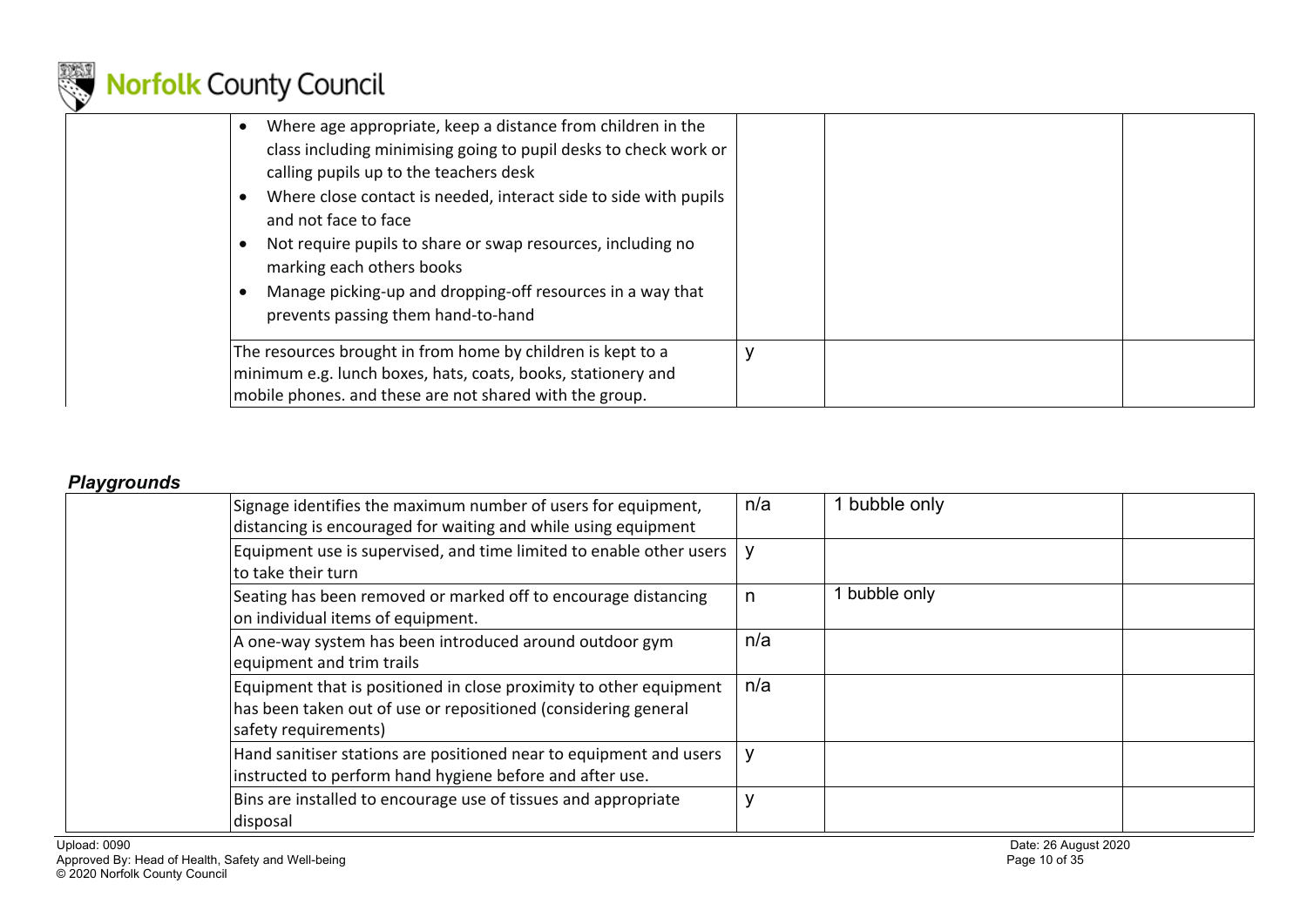

| Time is allocated for play equipment for each group/bubble    |  |  |
|---------------------------------------------------------------|--|--|
| Multiple groups do not use outdoor play equipment at the same |  |  |
| time                                                          |  |  |

### *Specialist curriculum considerations*

| Music and drama | Carried out in outside space used wherever possible<br>Where carried out inside, activities are in a well-ventilated<br>space<br>Social distancing of 2 metres is maintained (and consideration<br>given to using screens or barriers in addition to social<br>distancing).<br>Taught in groups of no more than 15 (or less where the space is<br>not available to achieve 2 metre distance between all<br>participants)<br>Limited in duration<br>Not require anyone to face each other, giving preference to<br>back to back or side to side positioning<br>Use microphones where possible to reduce the need to shout<br>or sing loudly. Encourage children to sing quietly.<br>Avoiding extending main groups outside of curriculum<br>requirements where possible.<br>Plan appropriate hand hygiene and disinfection arrangements.<br>Musical instruments are not be shared unless thoroughly<br>disinfected between each user |     |  |
|-----------------|-------------------------------------------------------------------------------------------------------------------------------------------------------------------------------------------------------------------------------------------------------------------------------------------------------------------------------------------------------------------------------------------------------------------------------------------------------------------------------------------------------------------------------------------------------------------------------------------------------------------------------------------------------------------------------------------------------------------------------------------------------------------------------------------------------------------------------------------------------------------------------------------------------------------------------------|-----|--|
|                 | In addition to the above where applicable, Drama arrangements<br>consider:<br>Identifying where items would be passed directly to each other<br>and removing direct contact by using drop-off points or<br>transfer zones.                                                                                                                                                                                                                                                                                                                                                                                                                                                                                                                                                                                                                                                                                                          | n/a |  |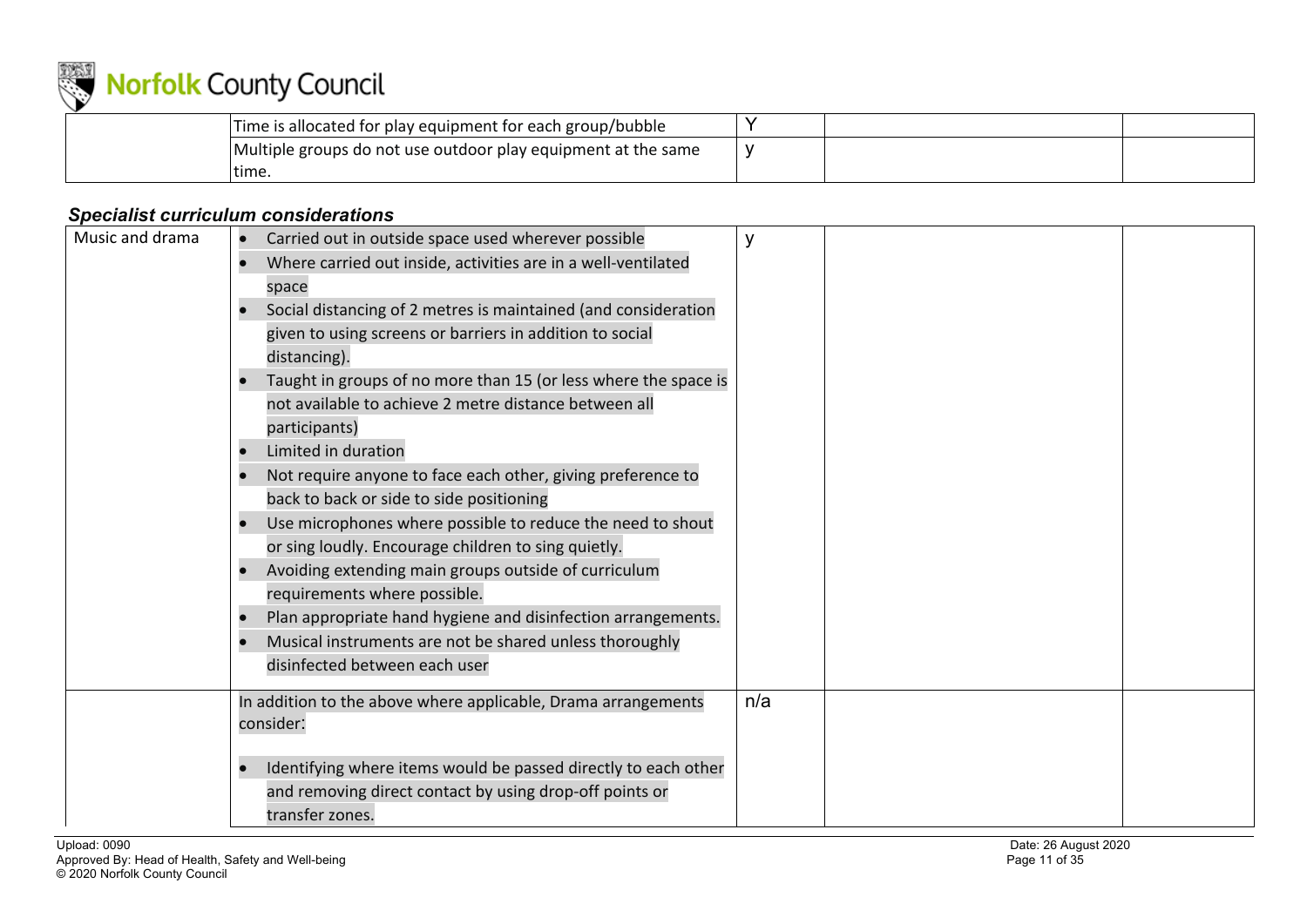

|                   | One-way systems and mapping movements are carried out in<br>order to ensure social distancing<br>Prop handling is limited<br>Costume use is avoided.                                                                                                                                                                                                                                          |              |
|-------------------|-----------------------------------------------------------------------------------------------------------------------------------------------------------------------------------------------------------------------------------------------------------------------------------------------------------------------------------------------------------------------------------------------|--------------|
|                   | Audiences are not invited.                                                                                                                                                                                                                                                                                                                                                                    |              |
| Physical activity | Outdoor space is maximised. Where it is not possible, e.g. due to<br>inclement weather, the largest available, well ventilated spaces will<br>be used.                                                                                                                                                                                                                                        | y            |
|                   | Prioritisation of low impact activities is given over high impact                                                                                                                                                                                                                                                                                                                             | $\mathbf{V}$ |
|                   | Contact sports will not take place                                                                                                                                                                                                                                                                                                                                                            |              |
|                   | Distance between participants is maximised.                                                                                                                                                                                                                                                                                                                                                   | Ý            |
|                   | The use of non-personal kit is avoided as much as possible, where<br>it is used e.g. bibs kit will be carefully cleaned/laundered between<br>uses.                                                                                                                                                                                                                                            | Y            |
|                   | External facilities are used in line with Educational Visits<br>arrangements.                                                                                                                                                                                                                                                                                                                 | Y            |
|                   | The following advice has been referred to as part of the risk<br>assessment process:<br>• guidance on the phased return of sport and recreation and<br>guidance from Sport England for grassroot sport<br>• advice from organisation such as the <b>Association for Physical</b><br><b>Education and the Youth Sport Trust</b>                                                                | Ý            |
|                   | The use of changing rooms and showering facilities are avoided<br>where possible. Where used:<br>their use has been limited e.g. allowing PE kits to be worn on<br>$\bullet$<br>arrival and for the whole day, or part of the day after the<br>lesson.<br>Social distancing is maintained in these facilities, including<br>٠<br>limited the numbers in the space, the use of floor markings, | n/a          |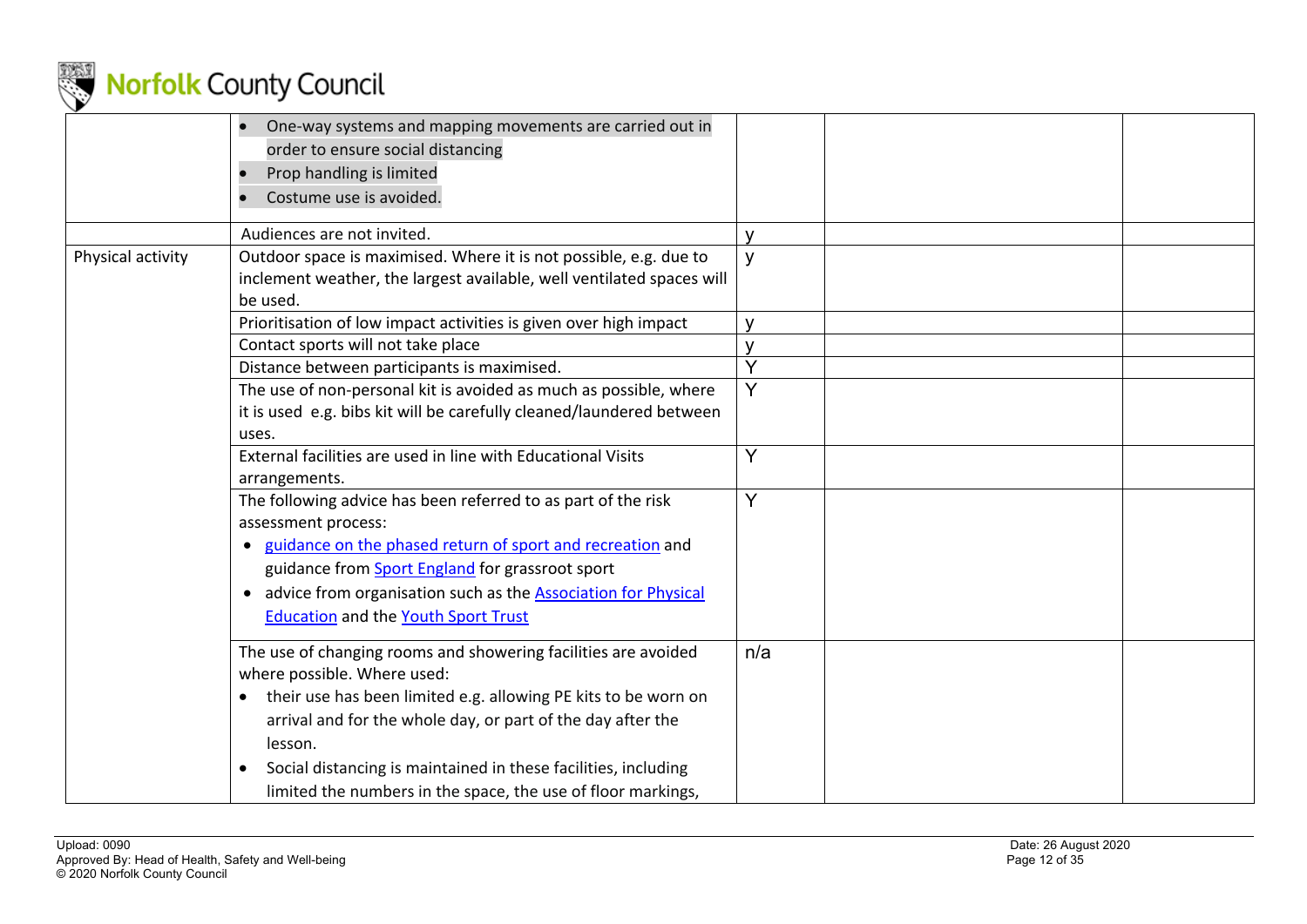

|                                            | planning movement around the space and cleaning<br>arrangements.<br>Facilities will be used as quickly as possible<br>$\bullet$                                                                                                                                                                                                                                                                                                                                                                                                                                                                                                                                                                                                                                                                                                                                                                                                                                                                                        |     |                                                                                                        |  |
|--------------------------------------------|------------------------------------------------------------------------------------------------------------------------------------------------------------------------------------------------------------------------------------------------------------------------------------------------------------------------------------------------------------------------------------------------------------------------------------------------------------------------------------------------------------------------------------------------------------------------------------------------------------------------------------------------------------------------------------------------------------------------------------------------------------------------------------------------------------------------------------------------------------------------------------------------------------------------------------------------------------------------------------------------------------------------|-----|--------------------------------------------------------------------------------------------------------|--|
| Swimming pools                             | The COVID-19 Educational Settings - Swimming Pools risk<br>assessment has been completed for school operated pools.                                                                                                                                                                                                                                                                                                                                                                                                                                                                                                                                                                                                                                                                                                                                                                                                                                                                                                    | n/a |                                                                                                        |  |
| Subjects involving<br>practical activities | Practicals and experiments have been reviewed for<br>appropriateness in order to keep pupils distanced from each<br>other.<br>Consideration has been given to how practical demonstrations<br>will take place without the need for pupils to congregate at the<br>front of the class e.g. technology will be utilised to project the<br>demonstration onto a smart board or screen to aid visibility<br>Where it is not safe to maintain social distancing such as D & T,<br>smaller teaching groups will be employed. Where close contact<br>activity is required this will be for the shortest duration that is<br>safe and practical, the teacher will position themselves next to<br>rather than in front of the pupil, all parties should undertake<br>hand hygiene before (where practical and this doesn't delay<br>safety) and after the interaction.<br>Particular thought has been paid to the use of fume cupboards,<br>Bunsen burners, sinks and other shared equipment/spaces to<br>prevent close contact | n   | Learning of young children is very<br>much practical. Strict adherence to<br>bubbles will be employed. |  |
| ٧                                          | CLEAPSS COVID-19 resources and advice are used as part of lesson<br>planning and for room use, this includes:<br><b>Guide to doing practical work in Science</b><br>Guide for science departments returning to school after an<br>extended period of closure<br>Guide for managing practical work in non-lab environments<br>Guidance for schools where pupils spend all day in a lab                                                                                                                                                                                                                                                                                                                                                                                                                                                                                                                                                                                                                                  | Y   |                                                                                                        |  |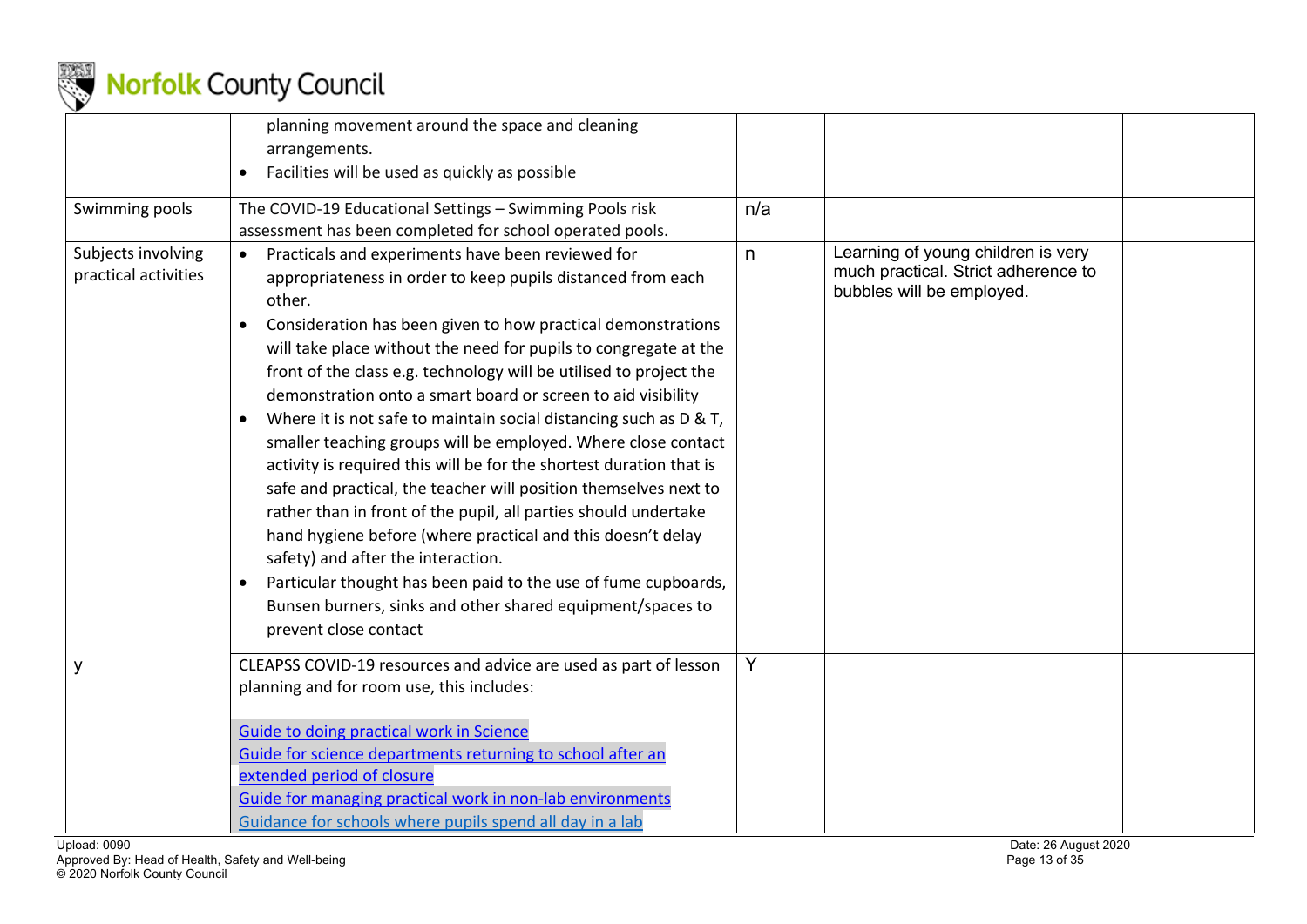

|                                           | Guidance for schools where pupils spend all day in a D&T, food or<br>art room<br>Relevant primary schools guidance for example, Practical activities<br>in a bubble |     |  |
|-------------------------------------------|---------------------------------------------------------------------------------------------------------------------------------------------------------------------|-----|--|
| Supervised<br>toothbrushing<br>programmes | COVID-19: guidance for supervised toothbrushing programmes in<br>early years and school settings has been followed and procedure<br>documented.                     | n/a |  |

#### *Educational visits*

| No overnight educational visits are carried out                            |  |
|----------------------------------------------------------------------------|--|
| Outdoor spaces in the local area are used to support delivery of the       |  |
| curriculum                                                                 |  |
| A risk assessment will be carried out for all educational visits and in    |  |
| addition to using Evolve:                                                  |  |
| A check will be made to ensure that the venue or provider are<br>$\bullet$ |  |
| COVID-Secure via a declaration or Good to Go accreditation                 |  |
| The venue will be requested to provide updated visitor<br>$\bullet$        |  |
| information and briefings, including their COVID-19                        |  |
| arrangements                                                               |  |
| The setting will review the arrangements to ensure that they<br>$\bullet$  |  |
| are appropriate applying the principles that are known in                  |  |
| relation to infection control, specially:                                  |  |
| Do they include measures relating to limiting contact<br>$\circ$           |  |
| between your group and other visitors?                                     |  |
| Do they support you to maintain distances within your                      |  |
| group?                                                                     |  |
| Do they support good universal hygiene by visitors and staff<br>$\circ$    |  |
| e.g. hand washing/sanitisation stations?                                   |  |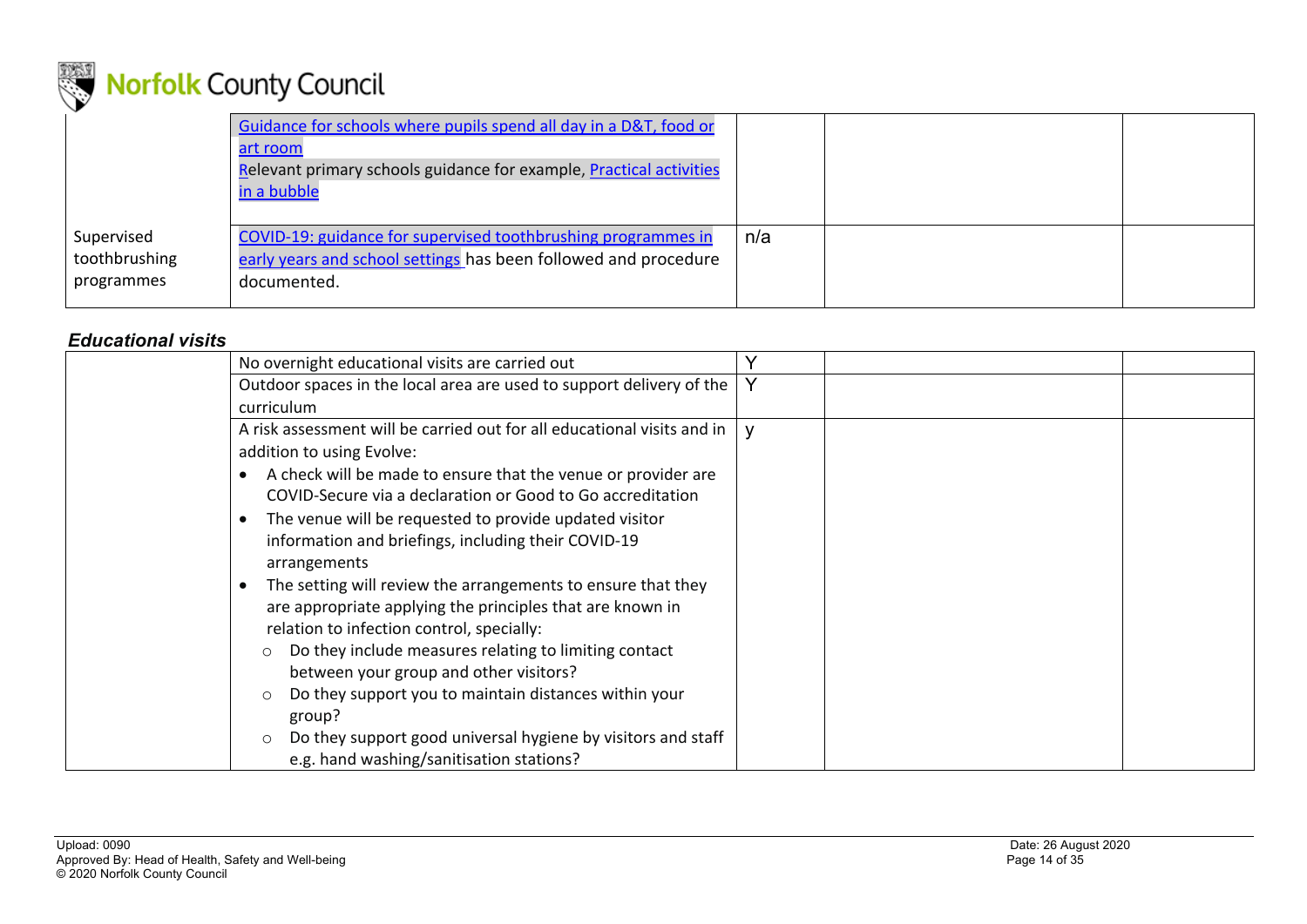

| Do their communications and instructions remind people of<br>the symptoms and ask them to stay away if they should be<br>isolating for any reason?<br>Are appropriate cleaning and disinfection arrangements in<br>place? |  |  |
|---------------------------------------------------------------------------------------------------------------------------------------------------------------------------------------------------------------------------|--|--|
| The setting will arrange a pre-visit where necessary to ensure that<br>visit leaders understand the arrangements and requirements for<br>visiting groups.                                                                 |  |  |

#### *Where a pupil attends more than one setting*

| Schools work together to ensure that the approach is consistent |  |  |
|-----------------------------------------------------------------|--|--|
| and does not compromise the group/bubble                        |  |  |

### *Extra curricular provision*

| Pupils will keep within their main bubble where possible.        |  |
|------------------------------------------------------------------|--|
| Where it is not possible to maintain the bubbles used during the |  |
| day, small consistent groups created are as follows:             |  |
| Keeping the groups to no more than 15 children with one or       |  |
| two staff members (group sizes are smaller than 15 children      |  |
| depending on factors such as age of the children in attendance,  |  |
| size of the premises or the type of activity). Social distancing |  |
| will be maintained both within and between groups                |  |
| Parents and carers are encouraged to limit the number of         |  |
| settings their child attends, ideally ensuring they only attend  |  |
| one setting consistently                                         |  |
| Parents and carers are encouraged to attend clubs that are       |  |
| local to them and to walk or cycle to the club or activity       |  |
| Where groupings cannot be consistent or static only outside      |  |
| provision will be offered and the group limited to up to 6       |  |
| people including staff members.                                  |  |
| Records are maintained of all bubbles or groups for 21 days      |  |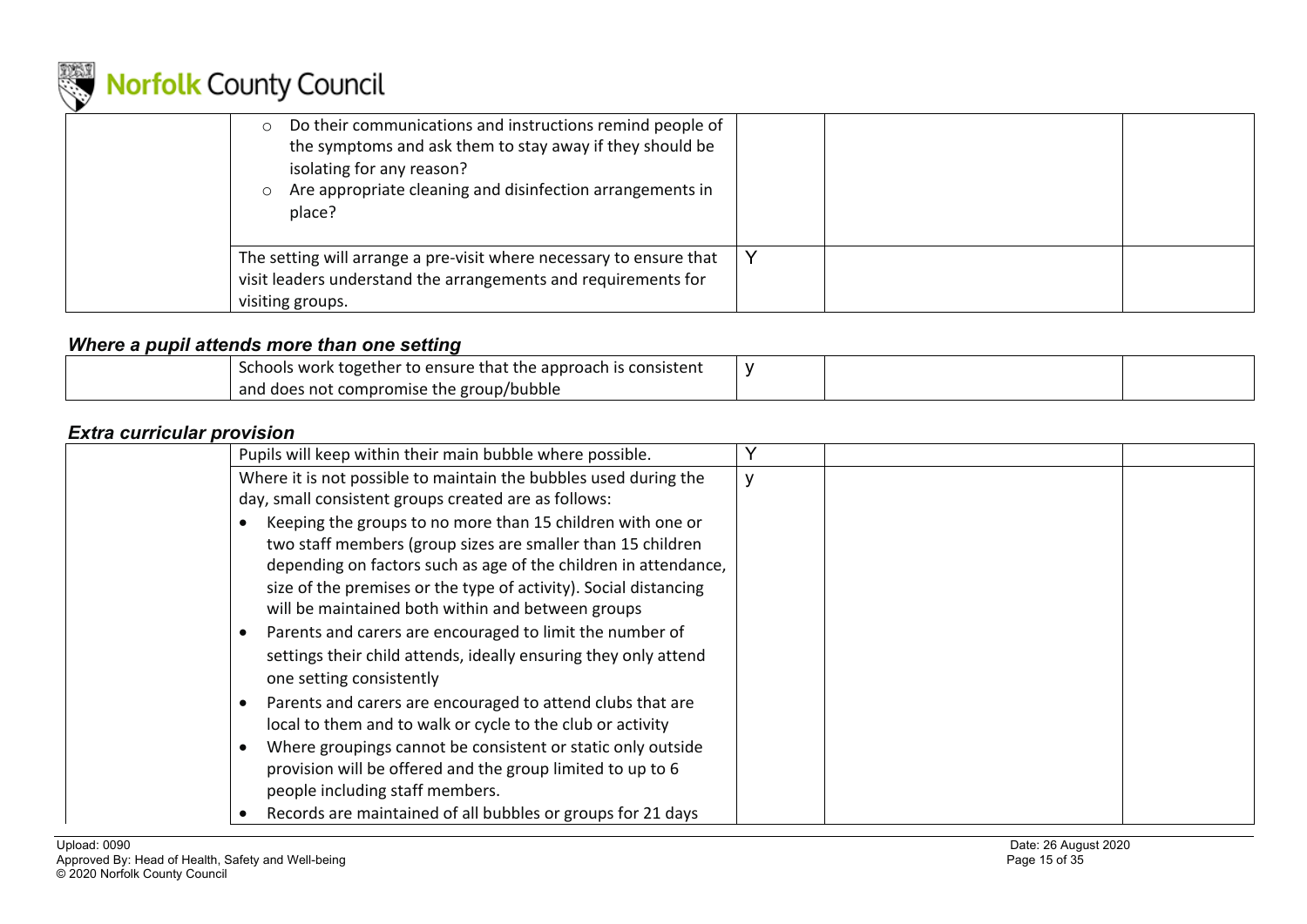

| Activities are organised in line with all of the relevant requirements |  |  |
|------------------------------------------------------------------------|--|--|
| of this assessment and compliance code                                 |  |  |

### *Measures for arriving and leaving*

| General principles                     | Particular attention has been given to how the first day of term<br>will be organised with both new and existing pupils supported<br>to follow infection control requirements.                                                                                        |    |                                                                                                                                  |
|----------------------------------------|-----------------------------------------------------------------------------------------------------------------------------------------------------------------------------------------------------------------------------------------------------------------------|----|----------------------------------------------------------------------------------------------------------------------------------|
|                                        | Where possible, arrival and leaving times are staggered by<br>adjusting the start and finish in order to keep groups apart and<br>avoid rush hour                                                                                                                     | Y  |                                                                                                                                  |
|                                        | Where times cannot be altered, for example, due to reliance<br>on public transport, plans are in place to prevent pupils from<br>mixing at the setting                                                                                                                |    |                                                                                                                                  |
|                                        | There are hand sanitiser stations outside for pupil and visitor use                                                                                                                                                                                                   | Y  |                                                                                                                                  |
|                                        | The impact of bad weather has been considered where it might<br>impact on the ability to follow outside queueing arrangements                                                                                                                                         | Y  |                                                                                                                                  |
|                                        | Deliveries are managed to eliminate close contact e.g. having a<br>pre-arranged drop off point, the delivery driver signing for you                                                                                                                                   | Y  |                                                                                                                                  |
| Parents and pupils<br>$-$ arriving and | All site movements will be supervised by staff members who will<br>ensure that social distancing measures are being followed.                                                                                                                                         | Y  |                                                                                                                                  |
| leaving the<br>premises                | Parent/carer pick up and pick up protocols have been developed to<br>minimise adult to adult contact and avoid gatherings.                                                                                                                                            | Y  |                                                                                                                                  |
|                                        | Reception teachers will check with the parent and/or pupil about<br>the pupil's health and ask them to wash their hands, on arrival in<br>the building.                                                                                                               | Y  |                                                                                                                                  |
|                                        | For all other years not including Reception class parents are<br>expected to drop their child at the gates and a member of staff<br>from the group will greet each child, ask them to wash their hands<br>and check in with them to ensure they do not have symptoms. | n. | HG - Main road with narrow path<br>would create a risk to children.<br>Year 1 and 2 parents to also<br>bring children onto site. |
|                                        | Early Years classes will arrange for children to be dropped off and<br>collected at the door/threshold of the setting where possible                                                                                                                                  | Y  |                                                                                                                                  |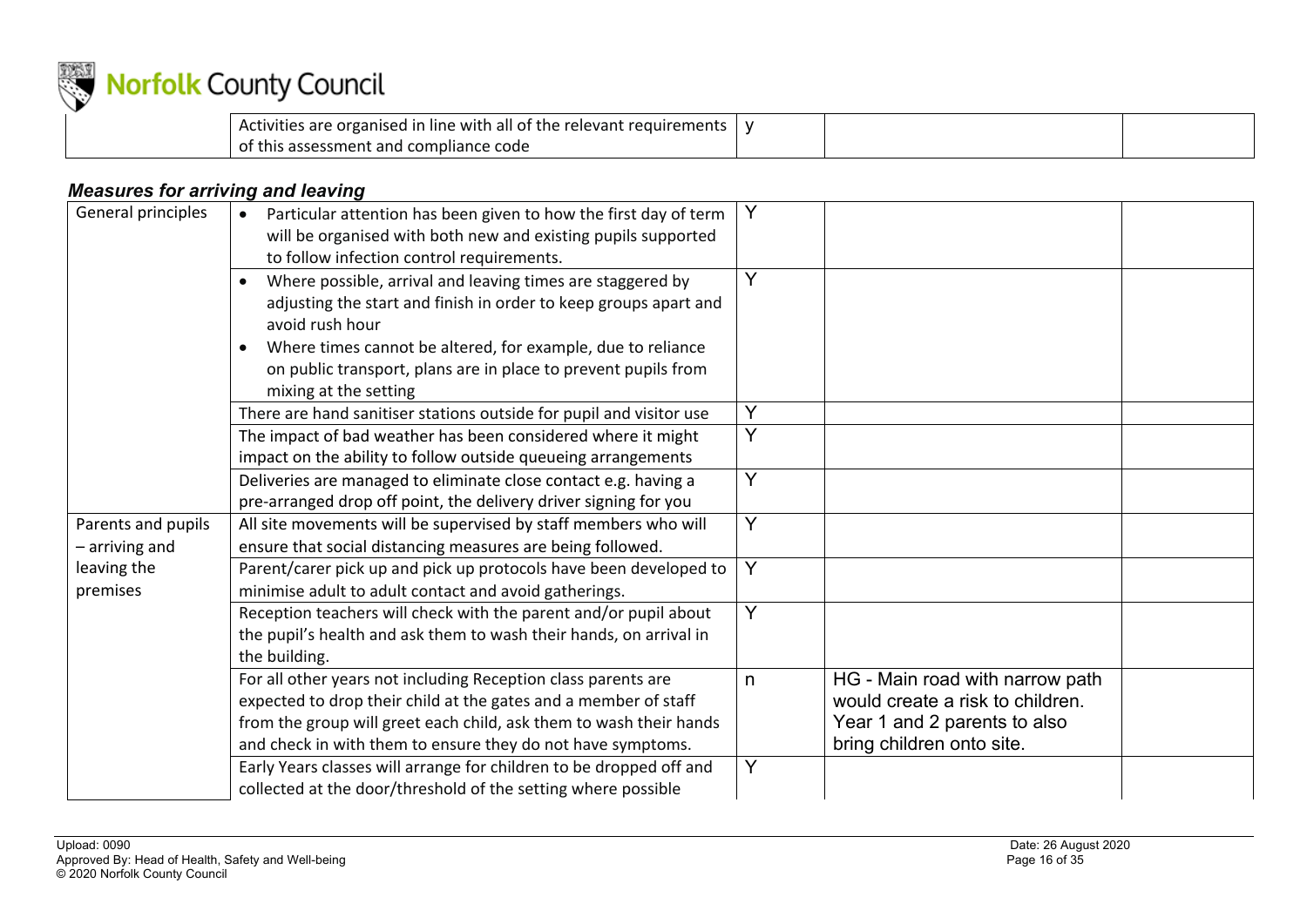

|                        | Where parents/carers need to enter the setting only one parent<br>will accompany their child                                                          | n/a |
|------------------------|-------------------------------------------------------------------------------------------------------------------------------------------------------|-----|
| Managing peak<br>times | Additional entrances, such as fire exits and other direct class room<br>exits are used and supervised to reduce gatherings at the setting<br>entrance |     |
|                        | Where alternative entrances cannot be provided, times have been<br>staggered to prevent queuing where possible                                        | n/a |
|                        | Staff and school champions supervise at peak times.                                                                                                   |     |

#### *Transport and travel*

| General                        | The setting has assessed that any additional vehicles and vehicle<br>movements can be carried out safely (a vehicle movement<br>assessment has been carried out where required) | n/a          |
|--------------------------------|---------------------------------------------------------------------------------------------------------------------------------------------------------------------------------|--------------|
|                                | Carers, parents and pupils are discouraged from social gatherings<br>on the way to school and on school premises.                                                               | $\checkmark$ |
| Cycling                        | Pupils are instructed to use bike racks one at a time, additional bike<br>racks are provided where required                                                                     |              |
| Car journeys                   | Parents, staff and pupils have been advised not to gather in parking<br>areas.                                                                                                  |              |
|                                | Parents and staff have been advised to follow government<br>guidelines regarding who can travel together by car                                                                 |              |
| On foot                        | Pupils and parents have been advised that it is preferable that<br>members of the household should walk to the setting together<br>where possible                               | $\checkmark$ |
|                                | Pupils and parents have been advised that they should not walk<br>together in large groups                                                                                      | v            |
| Public and school<br>transport | Pupils, parents and staff have been advised not to use school<br>transport if they have symptoms                                                                                | n/a          |
|                                | Pupils, parents and staff have been advised to wash their hands<br>before and after using transport services                                                                    | $\checkmark$ |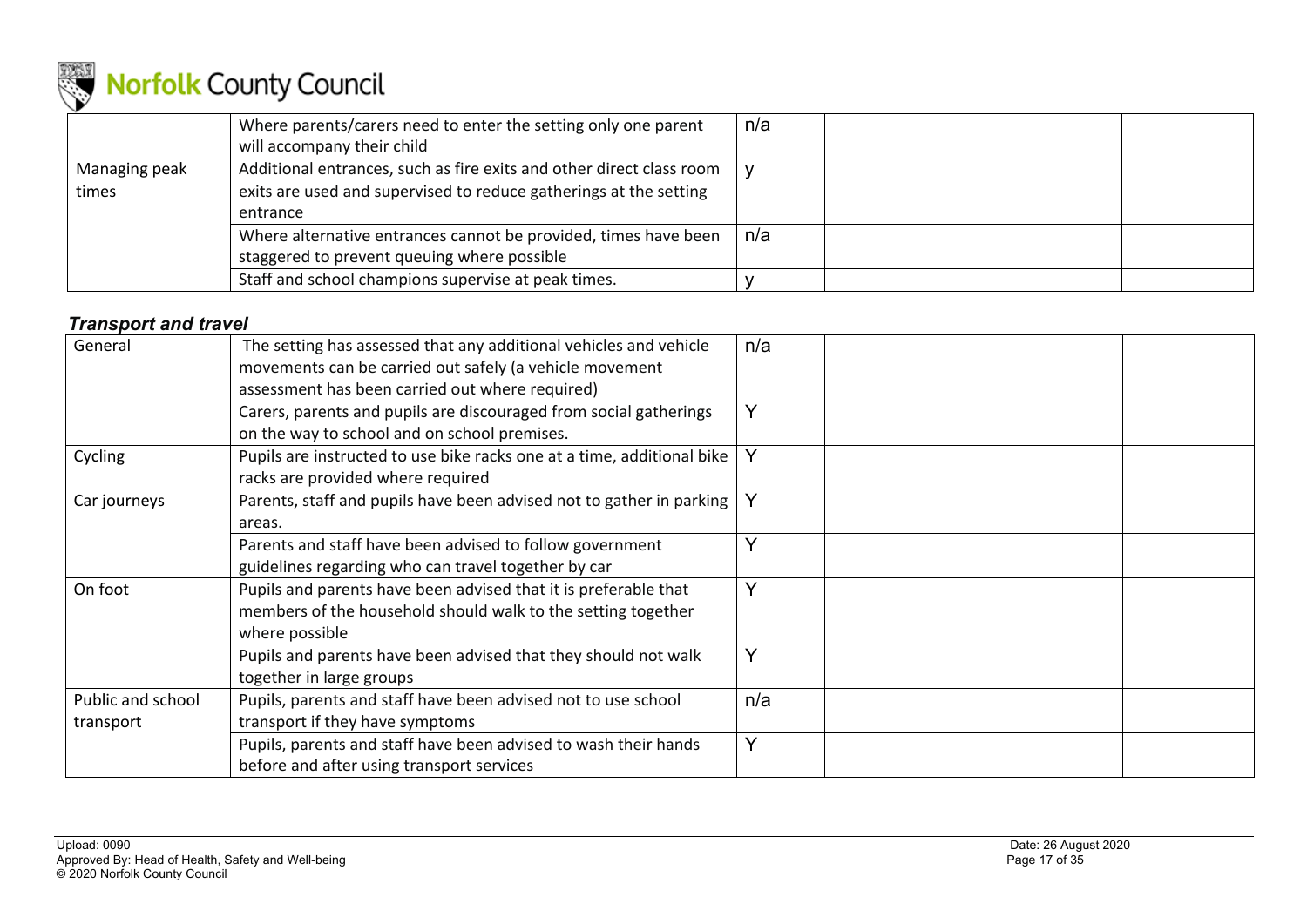

| Pupils, parents and staff have been advised of the government<br>advice to wear face coverings when travelling on public transport,<br>unless it is not safe to do so                                  | Y   |  |
|--------------------------------------------------------------------------------------------------------------------------------------------------------------------------------------------------------|-----|--|
| Social distancing is applied as far as is possible in transport<br>operated, managed or contracted by the setting by substituting<br>smaller vehicles with larger ones or running additional vehicles. |     |  |
| Seats in school vehicles are cordoned off where needed to support<br>passengers spreading out in the vehicle and not sitting face to face.                                                             | n/a |  |
| Markings are provided where queuing is required for transport<br>services on school premises                                                                                                           | n/a |  |
| Windows are opened during journeys where it is safe to do so                                                                                                                                           | n/a |  |
| Touch points on school minibuses/vehicles and vehicle keys are<br>wiped down with disinfectant wipes after use                                                                                         | n/a |  |
| Staff do not transport a symptomatic pupil (unless specifically in<br>relation to a residential setting)                                                                                               | n/a |  |

### *Visitors and reception area*

| The number of visitors is minimised as much as possible                                                                                                                                                                                                                                                                    |              |
|----------------------------------------------------------------------------------------------------------------------------------------------------------------------------------------------------------------------------------------------------------------------------------------------------------------------------|--------------|
| Visitor times are planned and by appointment only                                                                                                                                                                                                                                                                          | $\checkmark$ |
| Visitors are advised of the following in advance:                                                                                                                                                                                                                                                                          |              |
| Site rules, which entrances and exits to use, vehicle movement<br>and parking<br>Specific arrangements such as areas of the premises that are<br>and are not suitable for use<br>Action to take if they cannot keep away from others<br>To leave the setting immediately if they develop symptoms, not<br>matter how mild. |              |
| On arrival visitors will be:                                                                                                                                                                                                                                                                                               |              |
| Provided with relevant site information<br>Asked to perform hand hygiene<br>Asked to confirm that they do not have symptoms no matter<br>how mild                                                                                                                                                                          |              |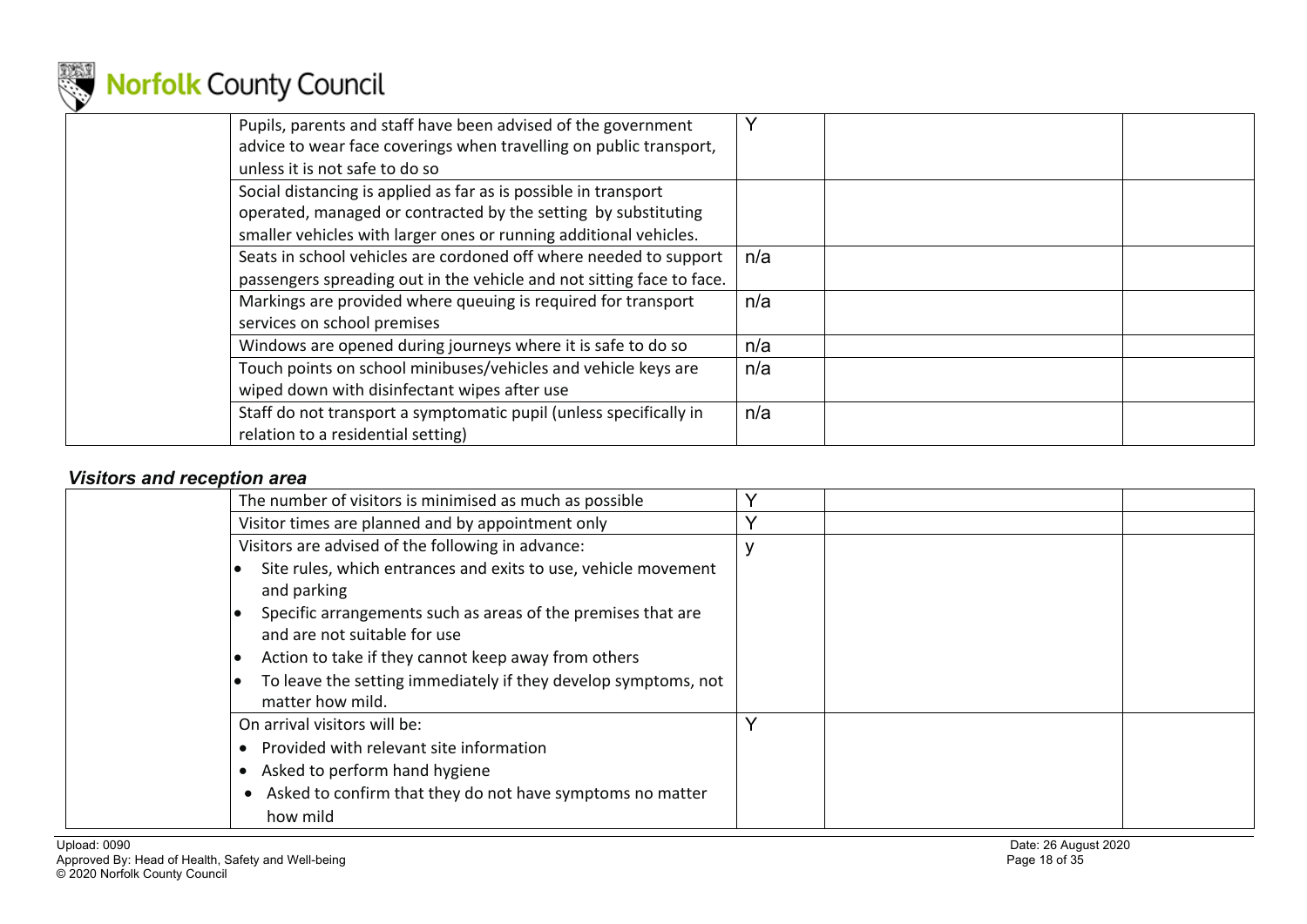

|                           | Visitors will use their own pen or will be provided with a pen that<br>they take with them.                                                                                                                                               |     | Pens wiped after use |
|---------------------------|-------------------------------------------------------------------------------------------------------------------------------------------------------------------------------------------------------------------------------------------|-----|----------------------|
|                           | The reception operates on a one in and one out basis                                                                                                                                                                                      |     |                      |
|                           | Where reception desks are open, staff maintain a 2 metre distance<br>from visitors, (the use of floor markings may be considered useful).<br>Where this is not possible screens have been installed to protect<br>staff                   | n/a |                      |
|                           | Arrangements are in place to receive general deliveries without<br>close contact (including food deliveries which may be received at<br>an alternative location)                                                                          |     |                      |
| Contractors               | Where possible visits that are not essential to education and<br>safeguarding happen out of hours.                                                                                                                                        |     |                      |
|                           | Where visits cannot take place outside of school ours, e.g. because<br>they cannot be rescheduled or are needed during the day, an<br>assessment of how social distancing can be maintained must be<br>carried out and agreed in advance. | Y   |                      |
| Parents an carers         | Parents and carers should only attend the setting where they have<br>a pre-arranged appointment                                                                                                                                           | Y   |                      |
| Visiting<br>professionals | The setting has arrangements in place to ensure that all visiting<br>professionals follow the site rules including infection control<br>arrangements.                                                                                     | Y   |                      |

### *Lunchtime and breaks*

| Lunch provision considers distancing requirements and avoiding<br>group mixing and queues and is staggered where possible. |                                                                                                           |
|----------------------------------------------------------------------------------------------------------------------------|-----------------------------------------------------------------------------------------------------------|
| Consideration has been given to using other spaces for lunch,<br>including classrooms and outside spaces.                  |                                                                                                           |
| Packed lunches are stored in the individual group classrooms<br>rather than a central location to avoid group mixing       | $HG - yr R$ lunches stored in<br>room.<br>Ks1 - Very few pack lunches -<br>trolley forming barrier in ks1 |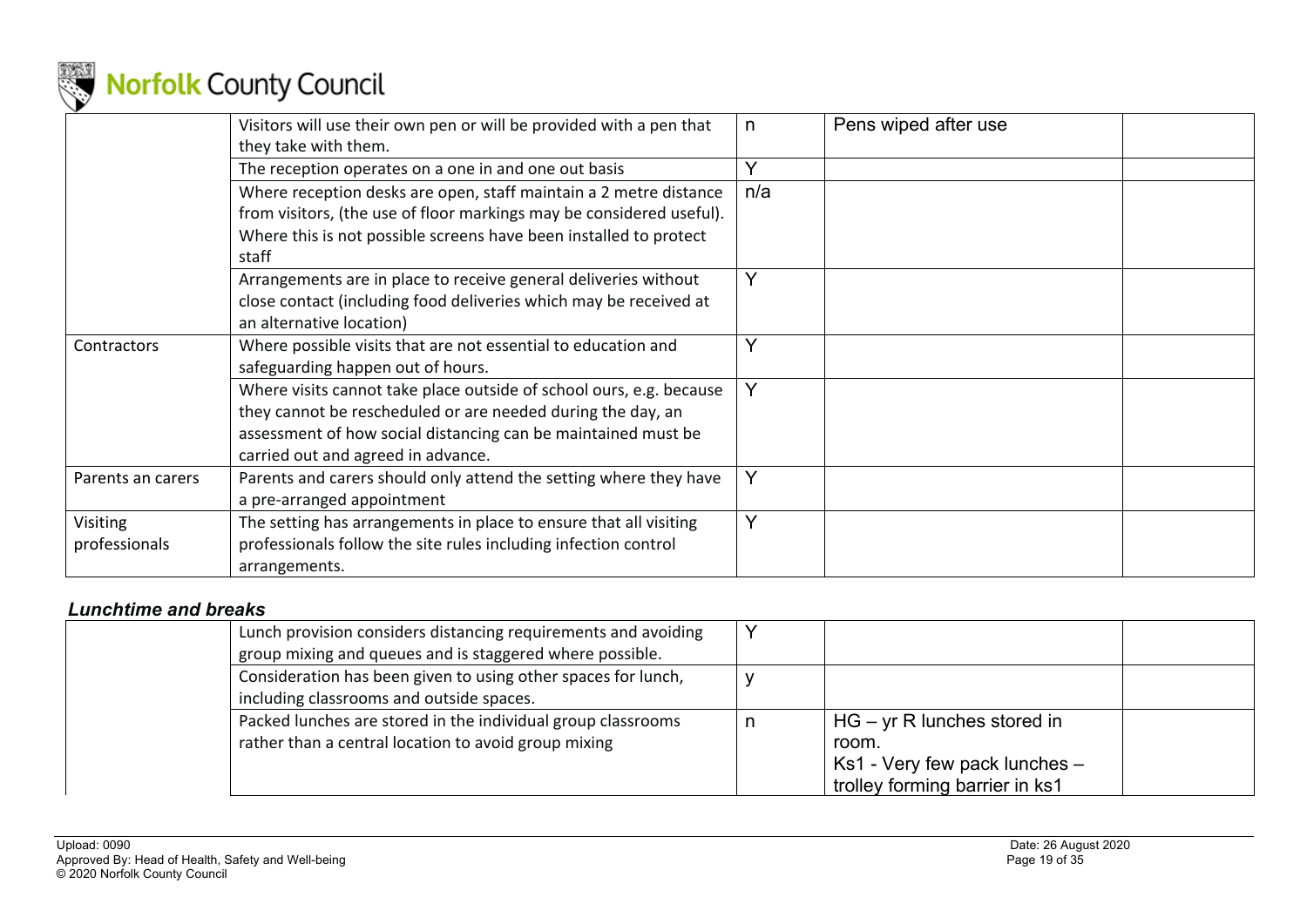

|          |                                                                                                                                                                                                                                            |     | KLN caterpillars store lunchbox in<br>class |  |
|----------|--------------------------------------------------------------------------------------------------------------------------------------------------------------------------------------------------------------------------------------------|-----|---------------------------------------------|--|
|          | The use of pre-ordering and trolley services have been considered.                                                                                                                                                                         | Y   |                                             |  |
|          | Where times of use cannot be staggered between groups, larger<br>spaces have been partitioned.                                                                                                                                             | y   |                                             |  |
|          | Tables and seating are moved apart and reflect the maximum<br>capacity to allow social distancing within the group. Where<br>furniture is fixed and cannot be moved space is created by taping<br>off/taking out of use alternate seating. | y   |                                             |  |
|          | Plans are in place for pupils and staff to access the facilities that<br>are used during break times in a way that avoids group mixing                                                                                                     | Y   |                                             |  |
| Catering | Arrangements comply with guidance for food businesses on<br>coronavirus (COVID-19).                                                                                                                                                        | Y   |                                             |  |
|          | Where catering services are contracted, the setting has ensured<br>that the service is COVID-19 secure.                                                                                                                                    | Y   |                                             |  |
|          | The way in which essential food deliveries are received are<br>managed                                                                                                                                                                     | Y   |                                             |  |
|          | Social distancing is employed at meal collection points (the use of<br>floor tape to demarcate areas may be useful) where this is not<br>possible screens are installed where required between pupils and<br>serving staff                 | y   |                                             |  |
|          | Additional meal collection points have been put in place to reduce<br>queuing where necessary                                                                                                                                              | Y   |                                             |  |
|          | Alternative payment methods are being used to eliminate cash<br>handling                                                                                                                                                                   | n/a |                                             |  |
|          | Tills are screened where still in use                                                                                                                                                                                                      | n/a |                                             |  |

#### *Increasing ventilation*

| Using fans | Where fans are needed in<br>n offices, discussion has taken place with | n/a |  |
|------------|------------------------------------------------------------------------|-----|--|
|            | staff who use that space to agree terms of use.                        |     |  |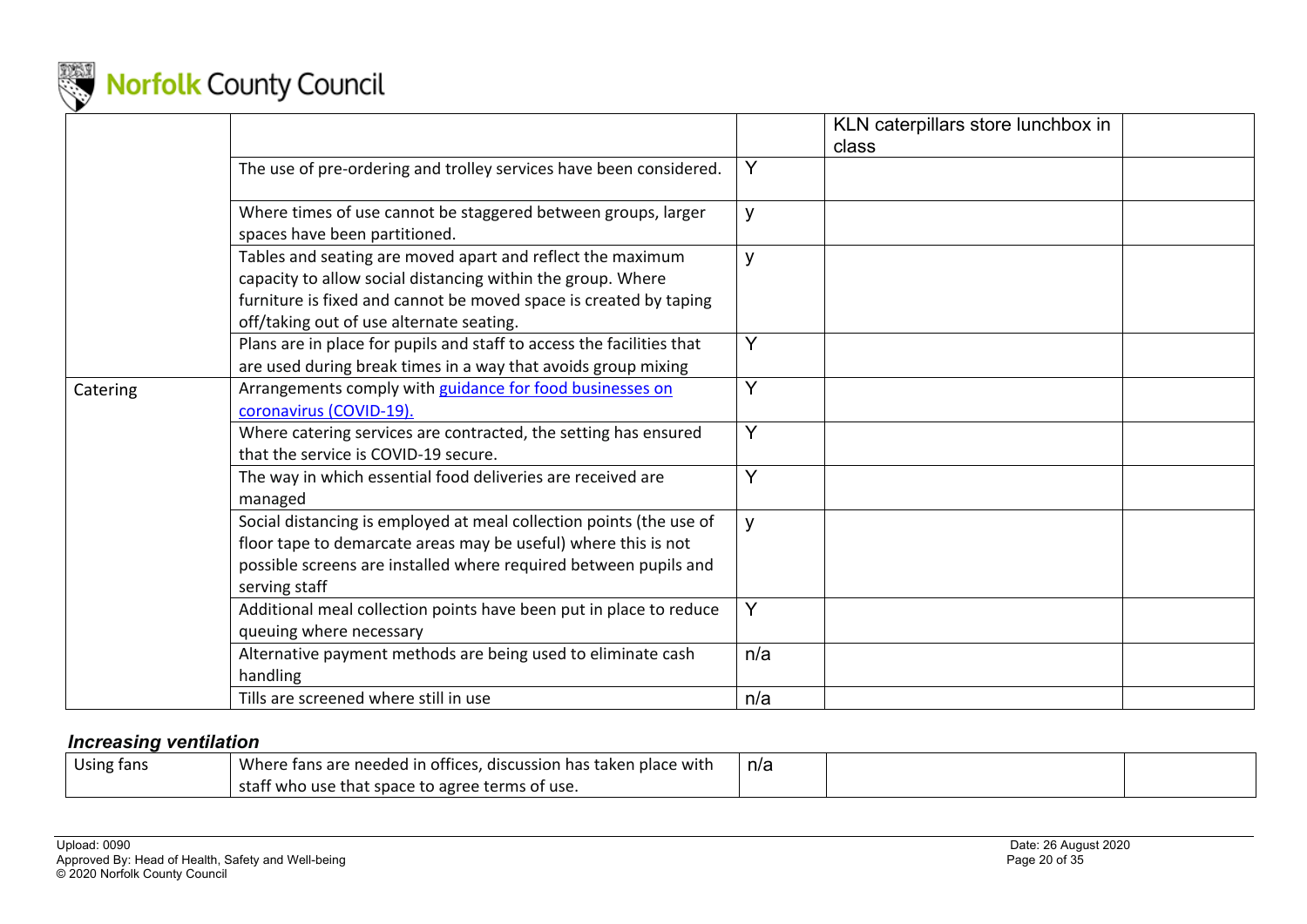

|             | Where fans are needed in classrooms and other educational areas,<br>a decision for their use has been made by the Headteacher in<br>conjunction with staff.                                                                                     |     | Use of fans will be at the<br>discretion of headteacher and<br>only employed when pupil and<br>staff wellbeing is at risk |  |
|-------------|-------------------------------------------------------------------------------------------------------------------------------------------------------------------------------------------------------------------------------------------------|-----|---------------------------------------------------------------------------------------------------------------------------|--|
| Ventilation | Windows and doors are open to increase ventilation where it is<br>safe and appropriate                                                                                                                                                          |     |                                                                                                                           |  |
|             | Where installed, the setup of air conditioning systems have been<br>reviewed to maximise the intake of fresh air.                                                                                                                               | n/a |                                                                                                                           |  |
|             | Where systems serve multiple buildings or are fully recirculating,<br>advice has been sought from HVAC engineers and this has been<br>implemented.                                                                                              | n/a |                                                                                                                           |  |
|             | Rooms and zones which do not have a direct supply of outside air<br>are not used where they are needed for considerable lengths of<br>time (longer than 30 minutes and use of these areas is limited to<br>one person at a time where possible. |     |                                                                                                                           |  |

### *Toilets and handwashing facilities*

| Times of use are staggered where possible.                           |     |
|----------------------------------------------------------------------|-----|
| Pupils have been informed of how to use facilities appropriately     |     |
| applying distancing requirements.                                    |     |
| Hand dryers are efficient and effective in quick drying or have been |     |
| replaced with more efficient dryers or paper towels                  |     |
| Consideration has been given to replacing traditional taps with      | n/a |
| easy operating lever taps                                            |     |

#### *Meetings and events*

| <b>Meetings</b> | Where possible, meetings and events such as staff training are<br>conducted remotely in order to reduce the risk associated with<br>increasing contact |  |  |
|-----------------|--------------------------------------------------------------------------------------------------------------------------------------------------------|--|--|
|                 | Meetings only take place in person where:                                                                                                              |  |  |
|                 | There is a need to be in person for safeguarding, well-being or                                                                                        |  |  |
|                 | statutory reasons or                                                                                                                                   |  |  |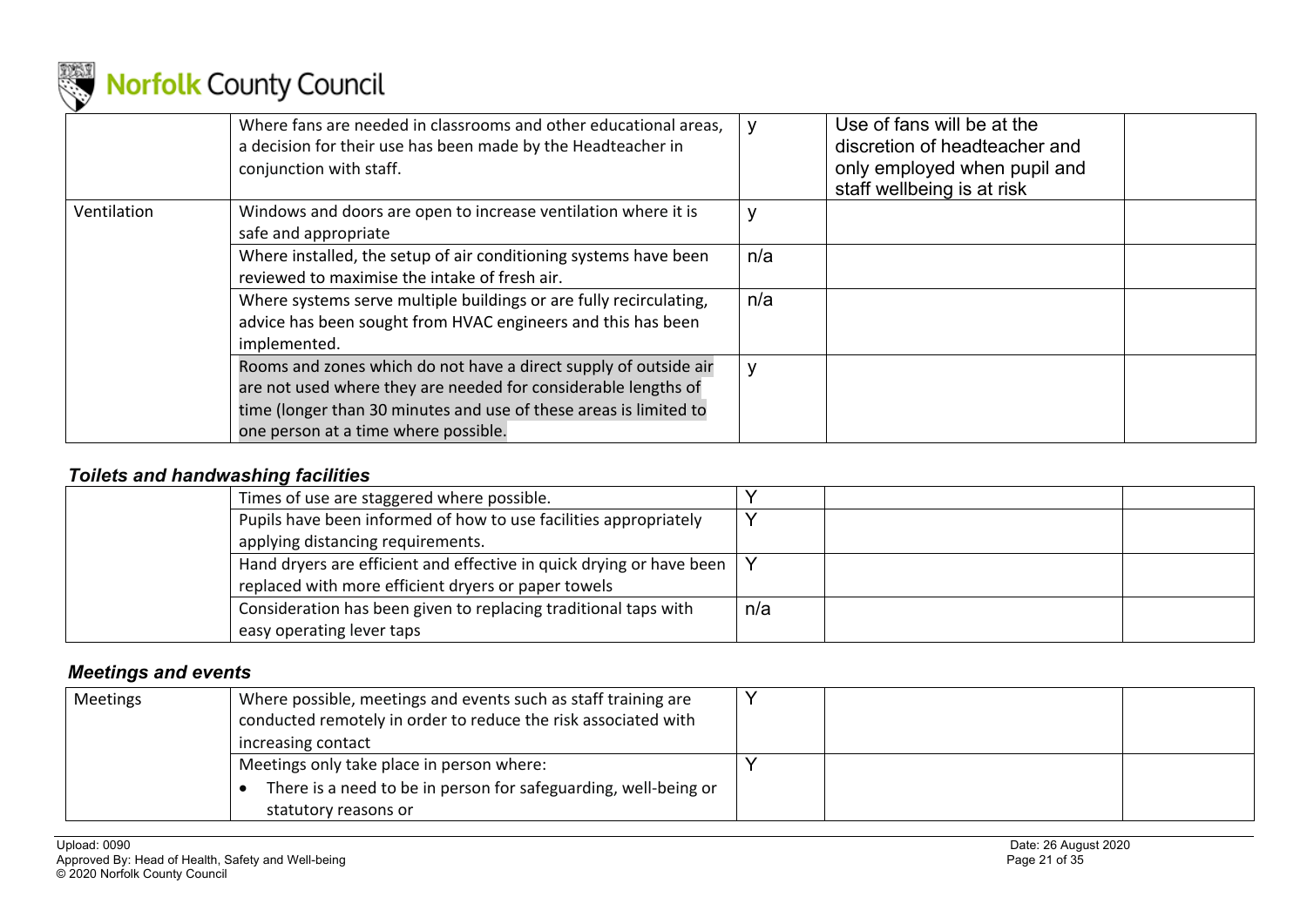

|                | Limitations of technology, poor or unstable signal                             |   |  |
|----------------|--------------------------------------------------------------------------------|---|--|
|                | The following measures have been implemented for in person                     | y |  |
|                | meetings:                                                                      |   |  |
|                | They are kept to the smallest number necessary to enable the                   |   |  |
|                | meeting to take place, considering existing groupings                          |   |  |
|                | All other participants will connect to the meeting remotely.                   |   |  |
|                | The meeting will take place outdoors unless for reasons of                     |   |  |
|                | confidentiality, need to use technology or equipment in a                      |   |  |
|                | building or weather                                                            |   |  |
|                | Use separate spaces or rooms where possible to limit the                       |   |  |
|                | number of people in the same area                                              |   |  |
|                | Ensure 2 distance is maintained at all times, not sitting face to<br>$\bullet$ |   |  |
|                | face                                                                           |   |  |
|                | Paperwork is shared electronically where possible                              |   |  |
|                | Consideration is given to meeting etiquette to maintain                        |   |  |
|                | distancing, e.g. when meeting indoors leave the room in single                 |   |  |
|                | file starting with the person nearest the door first.                          |   |  |
|                | People do not shake hands.<br>$\bullet$                                        |   |  |
|                | Participants practice good hand and respiratory hygiene before                 |   |  |
|                | after and during the meeting.                                                  |   |  |
|                | Where held indoors they are held in well ventilated spaces.<br>$\bullet$       |   |  |
|                | All in person meetings are authorised by the Head teacher,                     |   |  |
|                | who has satisfied themselves that all reasonable measure have                  |   |  |
|                | been implemented.                                                              |   |  |
| Staff training | The following additional measures have been implemented for                    | y |  |
|                | staff training:                                                                |   |  |
|                | Training is only delivered in person where it is critical to<br>$\bullet$      |   |  |
|                | essential service delivery and practical aspects or practice                   |   |  |
|                | exercises are required as part of the training. All other training             |   |  |
|                | is delivered online.                                                           |   |  |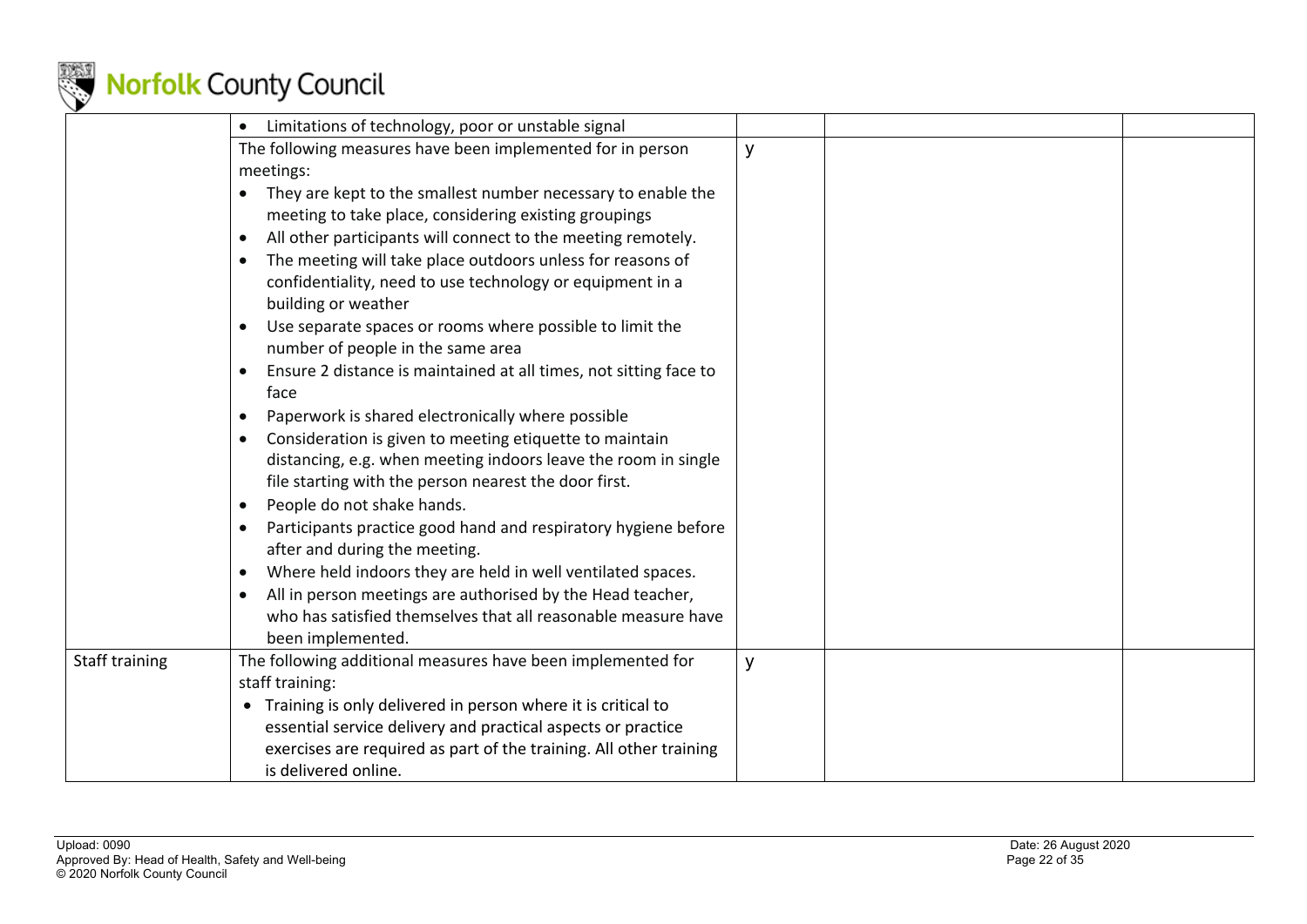|                  | course content and delivery methods have been reviewed,<br>group activities are not included, any close contact face to face<br>tasks have been eliminated from the course where possible<br>Where close contact is needed e.g. restrictive physical<br>$\bullet$<br>intervention, staff will only undertake this practical activity<br>with staff who are in their cohorted group where possible<br>Training protocols are provided, which includes checking in<br>$\bullet$<br>with participants each day on their arrival to ensure they do<br>not have symptoms, information about actions to take if they<br>become ill, universal hygiene expectations and how to move<br>around the space, in and out of the room in order to maintain<br>distances e.g. leaving in single file starting with the person<br>nearest the door.<br>Everyone washes their hands, on arrival, prior to the<br>commencement of training and at regular intervals during the<br>day.<br>Training items are not shared between delegates, unless<br>$\bullet$<br>essential, for example, the practical use of equipment. Where<br>equipment is shared, items are disinfected between users.<br>Breaks are planned to avoid mixing with other site users and<br>delegates bring their own food. Delegates spread out. |        |  |
|------------------|------------------------------------------------------------------------------------------------------------------------------------------------------------------------------------------------------------------------------------------------------------------------------------------------------------------------------------------------------------------------------------------------------------------------------------------------------------------------------------------------------------------------------------------------------------------------------------------------------------------------------------------------------------------------------------------------------------------------------------------------------------------------------------------------------------------------------------------------------------------------------------------------------------------------------------------------------------------------------------------------------------------------------------------------------------------------------------------------------------------------------------------------------------------------------------------------------------------------------------------------------------------------------------------------------|--------|--|
| Staff rooms      | Where available additional areas are used in order to avoid<br>compromising cohorted staff groups.                                                                                                                                                                                                                                                                                                                                                                                                                                                                                                                                                                                                                                                                                                                                                                                                                                                                                                                                                                                                                                                                                                                                                                                                   | Y      |  |
|                  | Times of use for staff breaks are staggered to prevent staff groups<br>from mixing                                                                                                                                                                                                                                                                                                                                                                                                                                                                                                                                                                                                                                                                                                                                                                                                                                                                                                                                                                                                                                                                                                                                                                                                                   | y      |  |
|                  | Furniture has been arranged to encourage distancing and not<br>sitting face to face                                                                                                                                                                                                                                                                                                                                                                                                                                                                                                                                                                                                                                                                                                                                                                                                                                                                                                                                                                                                                                                                                                                                                                                                                  | y      |  |
| Events           | Events other than those specified in the compliance code as being<br>possible and legal will not be arranged                                                                                                                                                                                                                                                                                                                                                                                                                                                                                                                                                                                                                                                                                                                                                                                                                                                                                                                                                                                                                                                                                                                                                                                         | y      |  |
| Parents evenings | Meetings are undertaken by telephone or internet.                                                                                                                                                                                                                                                                                                                                                                                                                                                                                                                                                                                                                                                                                                                                                                                                                                                                                                                                                                                                                                                                                                                                                                                                                                                    | $\vee$ |  |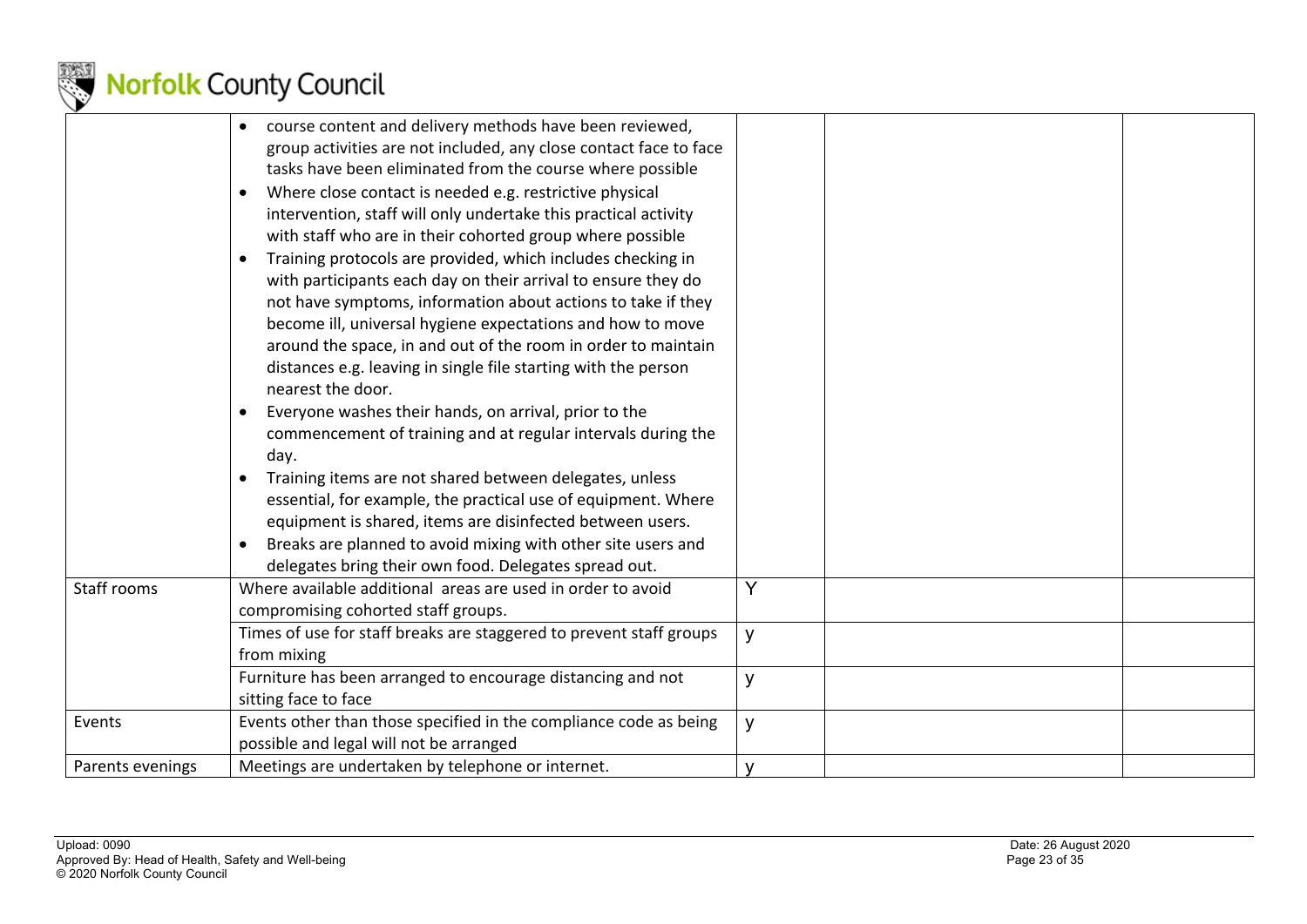

### **Universal Hygiene Arrangements**

### *Cleaning and disinfection*

| Cleaning | If a surface is visibly dirty it is always cleaned prior to disinfection.<br>Even where you use a dual product as described in the compliance<br>code.                                                                                                                                                                                                                                                                                                                                                                                                                                                                                                                                         |   |
|----------|------------------------------------------------------------------------------------------------------------------------------------------------------------------------------------------------------------------------------------------------------------------------------------------------------------------------------------------------------------------------------------------------------------------------------------------------------------------------------------------------------------------------------------------------------------------------------------------------------------------------------------------------------------------------------------------------|---|
|          | Different cleaning equipment is provided for kitchens, toilets,<br>classrooms and office areas.                                                                                                                                                                                                                                                                                                                                                                                                                                                                                                                                                                                                | y |
|          | The setting has identified the specific cleaning methods for the<br>items that require cleaning.                                                                                                                                                                                                                                                                                                                                                                                                                                                                                                                                                                                               | Y |
|          | All Staff who under take cleaning:<br>Will follow the instructions for cleaning products and<br>disinfectants to ensure it is effective to ensure that all of the<br>surface has disinfectant applied and not to wipe items dry<br>before the required contact time has been achieved.<br>Are provided with disinfectant wipes to enable them to clean<br>$\bullet$<br>and disinfect contact points in teaching spaces and equipment<br>between mains groups using them.                                                                                                                                                                                                                       | Y |
|          | The setting will continue with their enhanced cleaning and<br>disinfection arrangements that have already been put in place,<br>including:<br>Cleaning all touch points including those that that are fixed to<br>the premises (inside and out) twice a day as well as cleaning<br>equipment, resources and surfaces in between use by each<br>main group<br>Secondary settings -, the frequency of cleaning hand contact<br>surfaces is increased including the cleaning of shared<br>equipment in between classes.<br>Early years settings and settings where pupils may find if<br>difficult to maintain personal hygiene - the frequency of<br>cleaning hand contact surfaces is increased | Y |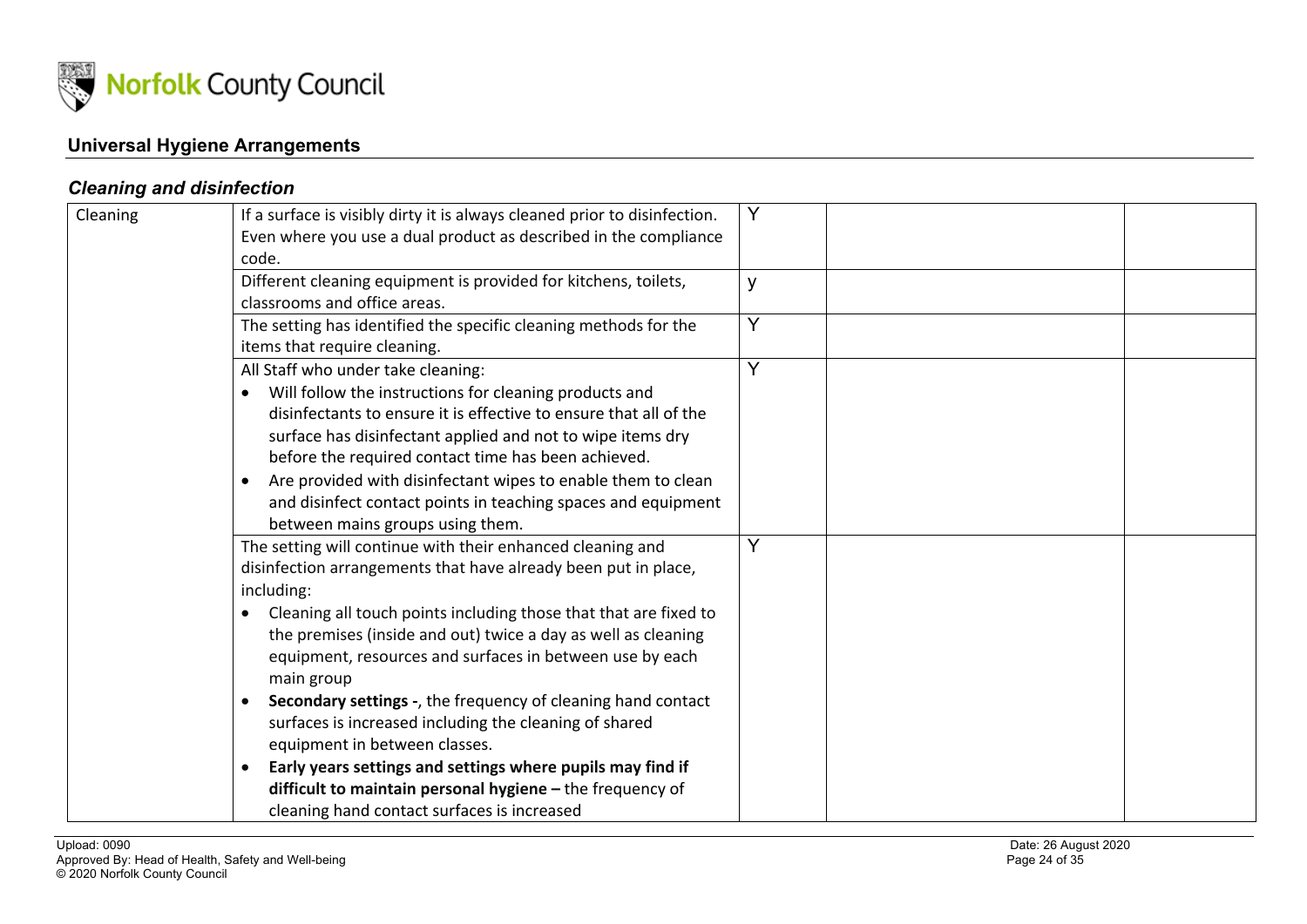

|                                         | The COVID19 Educational Settings Cleaning and Disinfection<br>supplementary information has been used to establish the<br>requirements for educational resources and equipment                                                                                                                                                                 |              |  |
|-----------------------------------------|------------------------------------------------------------------------------------------------------------------------------------------------------------------------------------------------------------------------------------------------------------------------------------------------------------------------------------------------|--------------|--|
|                                         | A system has been put in place to store used equipment prior to<br>cleaning in order to avoid inadvertent use between groups.                                                                                                                                                                                                                  |              |  |
| Water coolers and<br>drinking water     | Where water coolers and drinking water is provided from a shared<br>source, use must be supervised and the outlet wiped by a staff<br>member between filling receptacles in order reduce the risk of<br>cross contamination between filling.                                                                                                   | y            |  |
| Storage                                 | Hand sanitiser that is not in use will be stored with other<br>flammable cleaning equipment (please note: some types have an<br>increased risk). This is particularly important where larger<br>quantities are in storage                                                                                                                      |              |  |
| Tissues and waste<br>from bins provided | Tissues are provided in classrooms and other areas to ensure<br>good respiratory hygiene.<br>Waste bins are provided in classroom and other key locations<br>such as dining areas<br>Bins are emptied regularly throughout the day<br>Bins and tissues are provided in the same place<br>Waste bags for tissues are double bagged for disposal | $\mathsf{v}$ |  |

### *Handwashing and respiratory hygiene arrangements*

| Handwashing | Good hand hygiene is supported by:                       |  |  |
|-------------|----------------------------------------------------------|--|--|
|             | Staff are ensuring that handwashing is carried out more  |  |  |
|             | frequently than normal (pupils and staff) following the  |  |  |
|             | requirements of COVID-19 quidance for all education      |  |  |
|             | settings and NHS guidance in an age appropriate way e.g. |  |  |
|             | observing young pupils, instructing in the class         |  |  |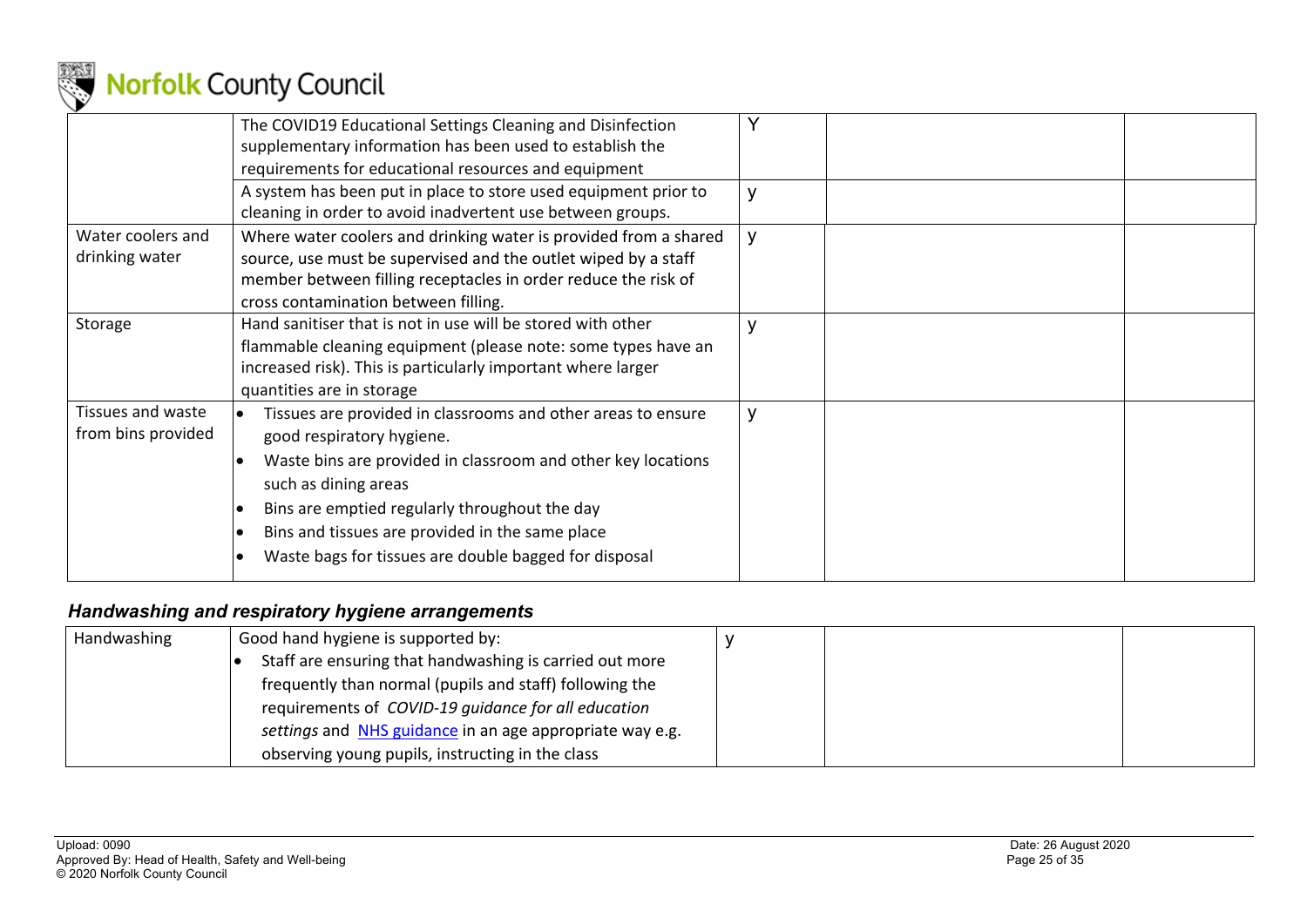

|        | Event related prompts are given to pupils by staffafter<br>before when as a more effective means of promoting hand<br>hygiene that fixed time prompts.                                                   |                |  |
|--------|----------------------------------------------------------------------------------------------------------------------------------------------------------------------------------------------------------|----------------|--|
|        | Supervision arrangements are in place to support pupils with<br>handwashing where it is needed.                                                                                                          |                |  |
|        | Skin friendly wipes such as baby wipes are provided as an<br>alternative where children are not able to wash their hands                                                                                 |                |  |
|        | due to age or health conditions.<br>Hand washing frequencies include: arrival, before and after<br>eating, before and after breaks, going to the toilet, before                                          |                |  |
|        | leaving, after removing a face covering, after handling<br>resources (including those taken home) and at other<br>identified intervals determined by the setting in relation to                          |                |  |
|        | the activities carried out.                                                                                                                                                                              |                |  |
|        | Entrances are supervised on arrival in the morning to support<br>hand sanitising on arrival.                                                                                                             |                |  |
|        | Staff, pupils (and parents) are advised that handwashing<br>must be carried out when they arrive at home                                                                                                 |                |  |
|        | Hand sanitiser points are provided at key locations around the<br>site including: at all entrance doors to the setting, at the                                                                           | Y              |  |
|        | entrance to toilet facilities, at the entrance to dining facilities, at<br>points of high contact such as near non-automatic doors in<br>corridors, lifts and stairs, classrooms, office facilities etc. |                |  |
|        | Consideration has been be given to outside points being<br>provided in a manner that enables removal and securing at the<br>end of the day e.g. on tables/temporary or movable stands etc.               | y              |  |
| walls) | Hand sanitiser points have drip trays to deal with spillages and<br>reduce the slip risk where applicable (such as those affixed to                                                                      | $\overline{Y}$ |  |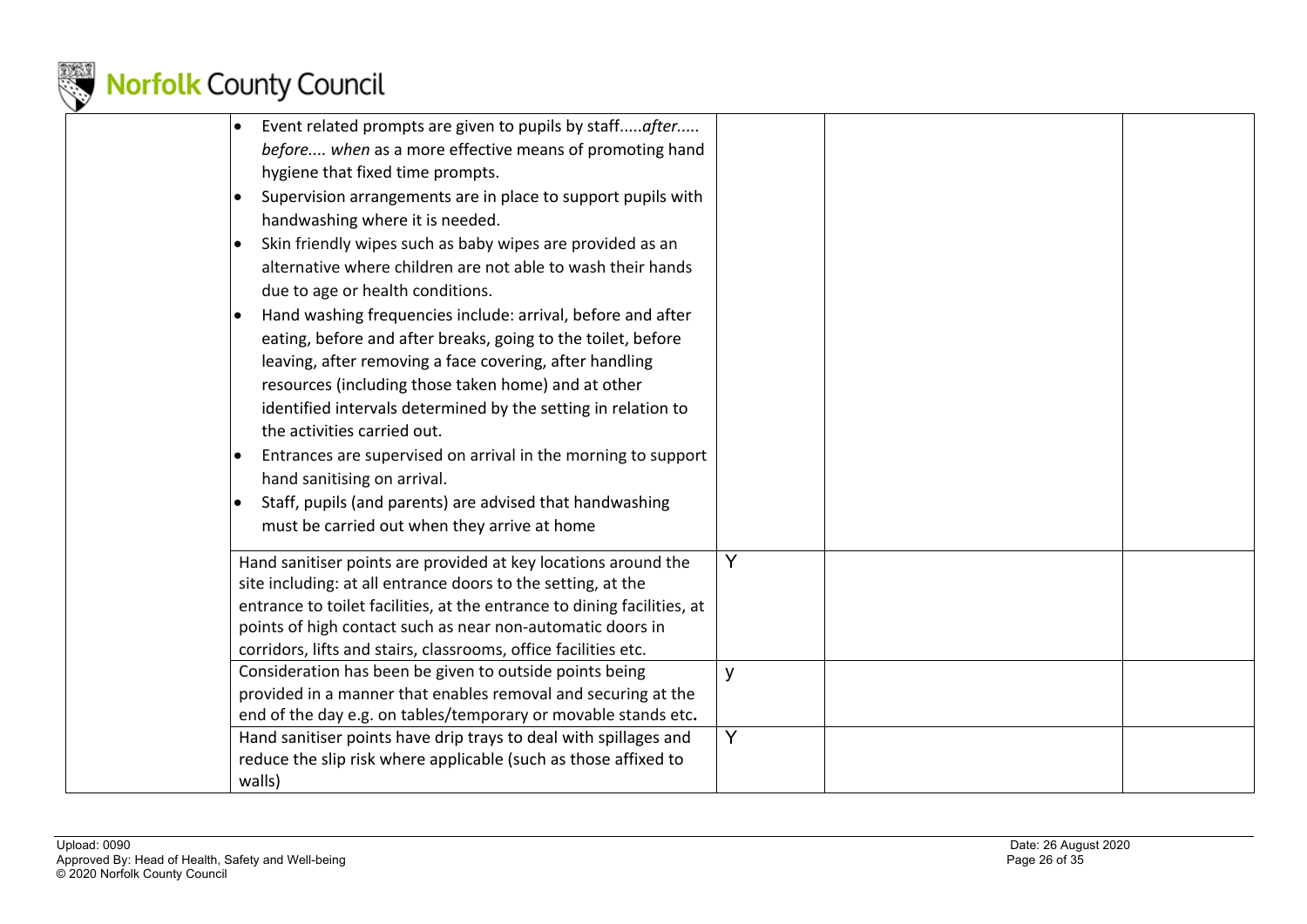

| Hand sanitiser is stored appropriately and safely according to<br>pupil age and individual risks. Where the provision of hand<br>sanitiser points presents a risk of ingestion, this risk is managed<br>through pupil supervision (contact will be made with Health,<br>Safety and Well-Being where this is not possible) |    |
|---------------------------------------------------------------------------------------------------------------------------------------------------------------------------------------------------------------------------------------------------------------------------------------------------------------------------|----|
| All staff and pupils are regularly reminded about following<br>Catch it, Kill it, Bin it requirements. Tissues and bins are<br>provided for use and handwashing is carried out after.                                                                                                                                     |    |
| Pupils and staff are aware of the need to avoid touching their<br>eyes, nose or mouth if hands have not been washed.                                                                                                                                                                                                      | Υ  |
| Staff and pupils have been advised to avoid wearing rings<br>(except for a plain band) in order to ensure thorough<br>handwashing.                                                                                                                                                                                        | A. |

### **Health Needs**

### *Staff health*

| Individual           | All individuals requiring a specific risk assessment have been     | 4 meetings booked for |  |
|----------------------|--------------------------------------------------------------------|-----------------------|--|
| assessment           | identified, risk assessments have been undertaken in line with     | September 3rd.        |  |
|                      | COVID-19 Your health and your safety when working in educational   |                       |  |
|                      | settings and the template provided is used to record conversations |                       |  |
|                      | and agreed control measures.                                       |                       |  |
| Wellbeing            | Suitable supportive measures have been put in place for staff, for |                       |  |
|                      | example, how to obtain well-being support                          |                       |  |
|                      | Where possible, flexible work practices have been put in place to  |                       |  |
|                      | promote a positive work-life balance for all staff.                |                       |  |
| Symptoms             | Staff will go home as soon as possible if they develop symptoms    |                       |  |
| <b>COVID Testing</b> | Staff are encouraged to have testing when they or a member of      |                       |  |
|                      | their household develop symptoms, this will reduce the need to     |                       |  |
|                      | self-isolate in the event of a negative test.                      |                       |  |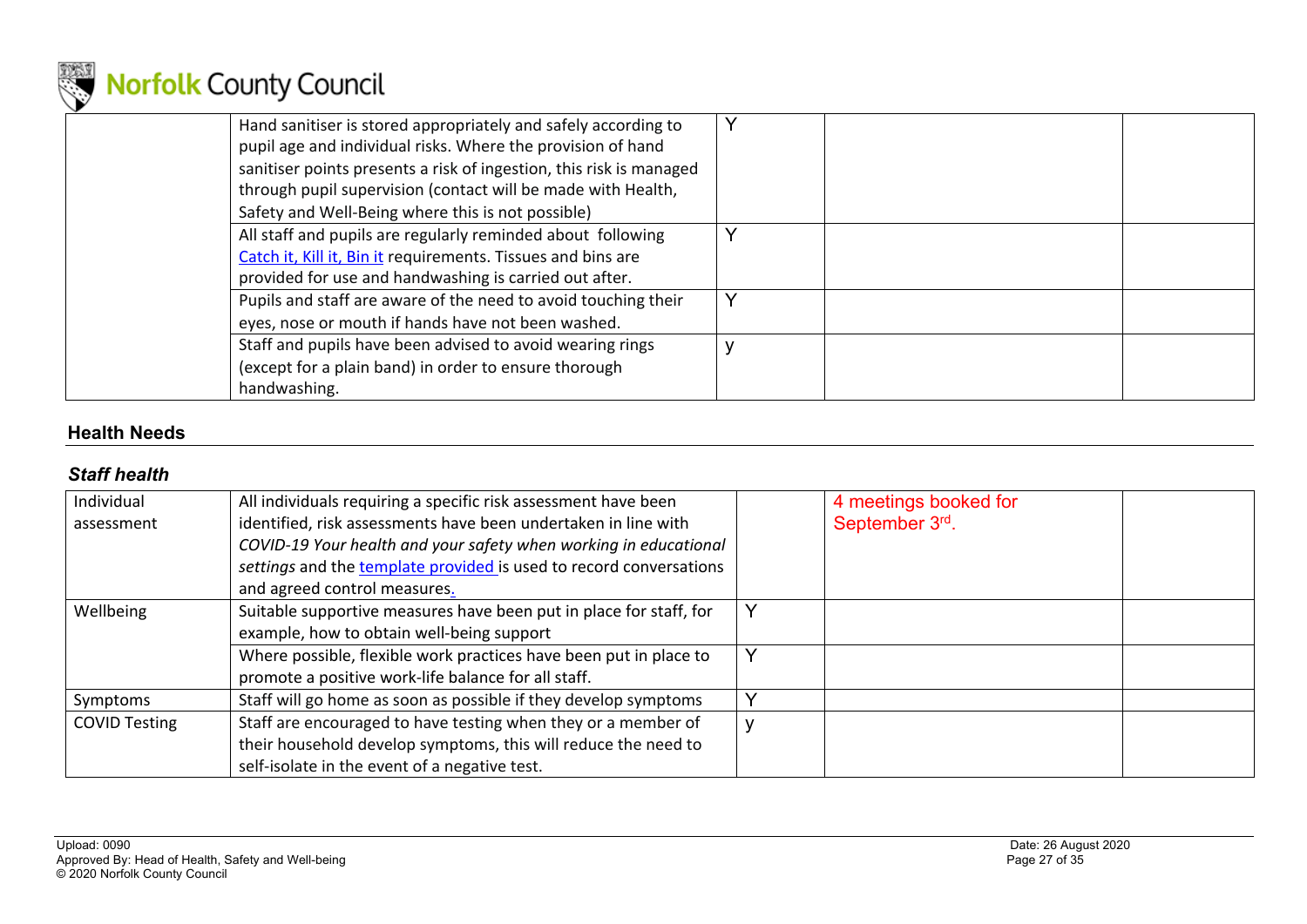

### *Pupil Health and planned close contact activities*

| Symptoms                                            | Pupils know what the main symptoms are and who to report to if<br>they develop symptoms, no matter how mild                                                                                                                                                                                                                                                                                                  | Y |
|-----------------------------------------------------|--------------------------------------------------------------------------------------------------------------------------------------------------------------------------------------------------------------------------------------------------------------------------------------------------------------------------------------------------------------------------------------------------------------|---|
|                                                     | Staff check with pupils regarding symptoms on their arrival and<br>remain vigilant for developing symptoms throughout the day                                                                                                                                                                                                                                                                                | Y |
|                                                     | Arrangements are in place for the management of pupils who are<br>not able to communicate their symptoms and staff are aware of                                                                                                                                                                                                                                                                              | Y |
| Increased<br>supportive                             | these arrangements e.g. temperature checks<br>The measures detailed in Guidance to Support Positive Behaviour<br>have been implemented.                                                                                                                                                                                                                                                                      | Y |
| measures for<br>pupils/<br>psychological needs      | Individual Support plans have been reviewed for pupils where<br>required, for example for pupils who are: less able to report<br>symptoms; cannot follow strict hygiene; display behaviours that<br>are challenging to manage in the current context and require close<br>contact tasks. Plans are agreed with staff (parent and pupil where<br>required).                                                   | y |
|                                                     | Support plans include:<br>Specific cleaning and disinfection requirements such as<br>changing beds and wheelchairs.<br>Ensuring that staff increase their level of self protection,<br>Ensure that the pupil washing their hands before and after<br>where able to or use skin friendly handwipes before and after<br>Checking that the person does not have symptoms as detailed<br>in the compliance code. | Y |
|                                                     | Staff are aware of the required infection control measures and<br>understanding that the normal PPE that would have previously<br>been used is still required.                                                                                                                                                                                                                                               | Y |
| Pupil well-being,<br>mental health and<br>behaviour | Arrangements are in place to ensure that mental health and well-<br>being difficulties for pupils as a result of their experiences while<br>staying at home. This may particularly be the case for vulnerable<br>children, including those with a social worker and young carers.                                                                                                                            | Y |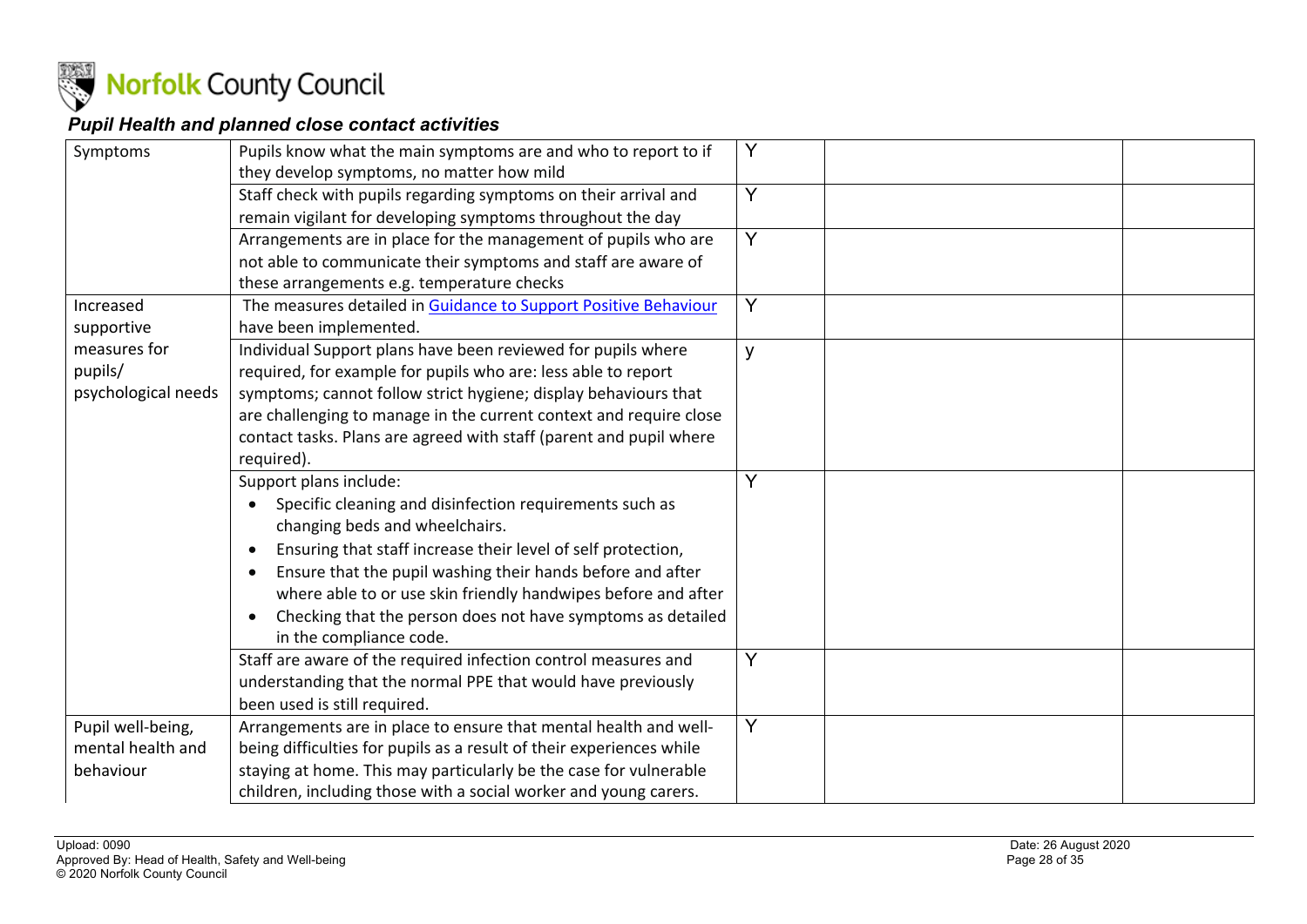

| Support will be provided for: pupils who need support to re-adjust<br>to school, those who may be reluctant to return, those showing<br>signs or more severe anxiety and depression.                                                                       | Y |
|------------------------------------------------------------------------------------------------------------------------------------------------------------------------------------------------------------------------------------------------------------|---|
| The existing arrangements will be followed for supporting students<br>who are distressed and where safeguarding issues come to light.                                                                                                                      |   |
| Pupils are encouraged to understand that it is normal to<br>experience different reactions and are encouraged to discuss their<br>questions and concerns. It is important to contextualise these<br>feelings as normal responses to an abnormal situation. |   |
| Available resources are used to identify and support students and<br>staff who exhibit signs of distress.                                                                                                                                                  | Y |
| The training module on teaching about mental wellbeing, will be<br>completed by those staff who require this.                                                                                                                                              |   |
| Behaviour will be managed as it normally would in order to<br>encourage universal hygiene and new safety arrangements.                                                                                                                                     |   |

### **Communication and Involvement**

### *General Arrangements*

| General         | Arrangements have been put in place to ensure communication          |                                    |  |
|-----------------|----------------------------------------------------------------------|------------------------------------|--|
| Arrangements    | and collaboration between pupils, staff, staff representatives (e.g. |                                    |  |
|                 | unions) and parents. Communication routes are publicised and         |                                    |  |
|                 | have been formally planned.                                          |                                    |  |
|                 | The template letter (Communicating arrangements with parents         | Initial summary 1 page letter sent |  |
|                 | and parent engagement (primary and Early Years or Secondary          | out followed by template letter    |  |
|                 | Settings) has been completed and sent to all parents/Carers, where   |                                    |  |
|                 | required the setting has added additional information that has       |                                    |  |
|                 | been identified in this risk assessment.                             |                                    |  |
| <b>Visitors</b> | Information about visitor arrangements are displayed in a suitable   |                                    |  |
|                 | place where necessary, including information about social            |                                    |  |
|                 | distancing, hygiene and not attending the person has symptoms.       |                                    |  |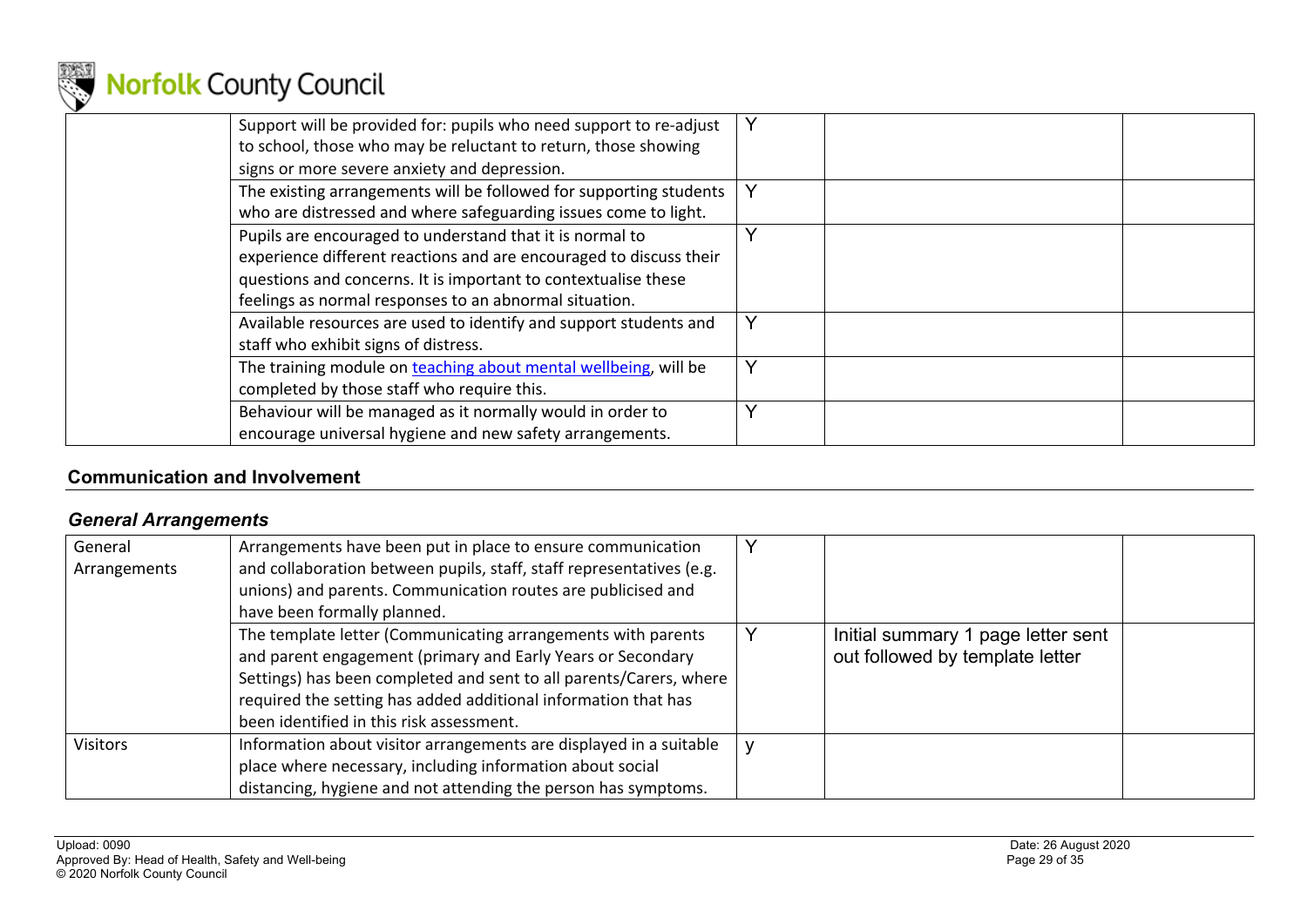

|               | Where possible this information is also shared on the setting<br>website or directly with visitors in advance. |              |
|---------------|----------------------------------------------------------------------------------------------------------------|--------------|
| Communicating | Site signage has been reviewed, referring to the following:                                                    | ∨            |
| safety        | temporary signs for outside space                                                                              |              |
| arrangements  | Site changes such as entrances and exits will be identified where                                              | $\checkmark$ |
|               | required                                                                                                       |              |
|               | Communication will include the use of recommended information                                                  |              |
|               | on notice boards and throughout the setting, for example,                                                      |              |
|               | handwashing, key staff notices                                                                                 |              |
|               | The arrangements that have been put in place have considered                                                   | Y            |
|               | additional and inclusive support measures where needed, for                                                    |              |
|               | example, routes have been marked in braille or with other                                                      |              |
|               | meaningful symbols.                                                                                            |              |
|               | Instructions have been given to all users of hand sanitiser to ensure                                          | Y            |
|               | that they allow it to dry before going near to ignition sources or                                             |              |
|               | touching any surfaces as well as How to hand rub.                                                              |              |
|               | The COVID-19 Secure in 2020 notice is displayed to confirm that all                                            | V            |
|               | required measures have been implemented.                                                                       |              |

### *Staff Instruction*

| All staff instruction | Staff have been instructed on the nature of COVID-19 and its<br>transmission. The principles which are outlined in the compliance<br>code and the local arrangements in place have been discussed with<br>all staff and they have confirmed they understand the reason for<br>the control measures that are required. A record is maintained by<br>the setting which details all of the specific areas of instruction and<br>training that have been provided for all members of staff. | Training PPT to be introduced<br>3/9/2020 |
|-----------------------|-----------------------------------------------------------------------------------------------------------------------------------------------------------------------------------------------------------------------------------------------------------------------------------------------------------------------------------------------------------------------------------------------------------------------------------------------------------------------------------------|-------------------------------------------|
|                       | All staff have confirmed that they are confident in applying the<br>control measures identified in this assessment.                                                                                                                                                                                                                                                                                                                                                                     |                                           |
|                       | Staff have received appropriate instructions in relation to the<br>specific measures that have been put in place in the setting (as<br>detailed in this assessment) prior to the recovery phase.                                                                                                                                                                                                                                                                                        |                                           |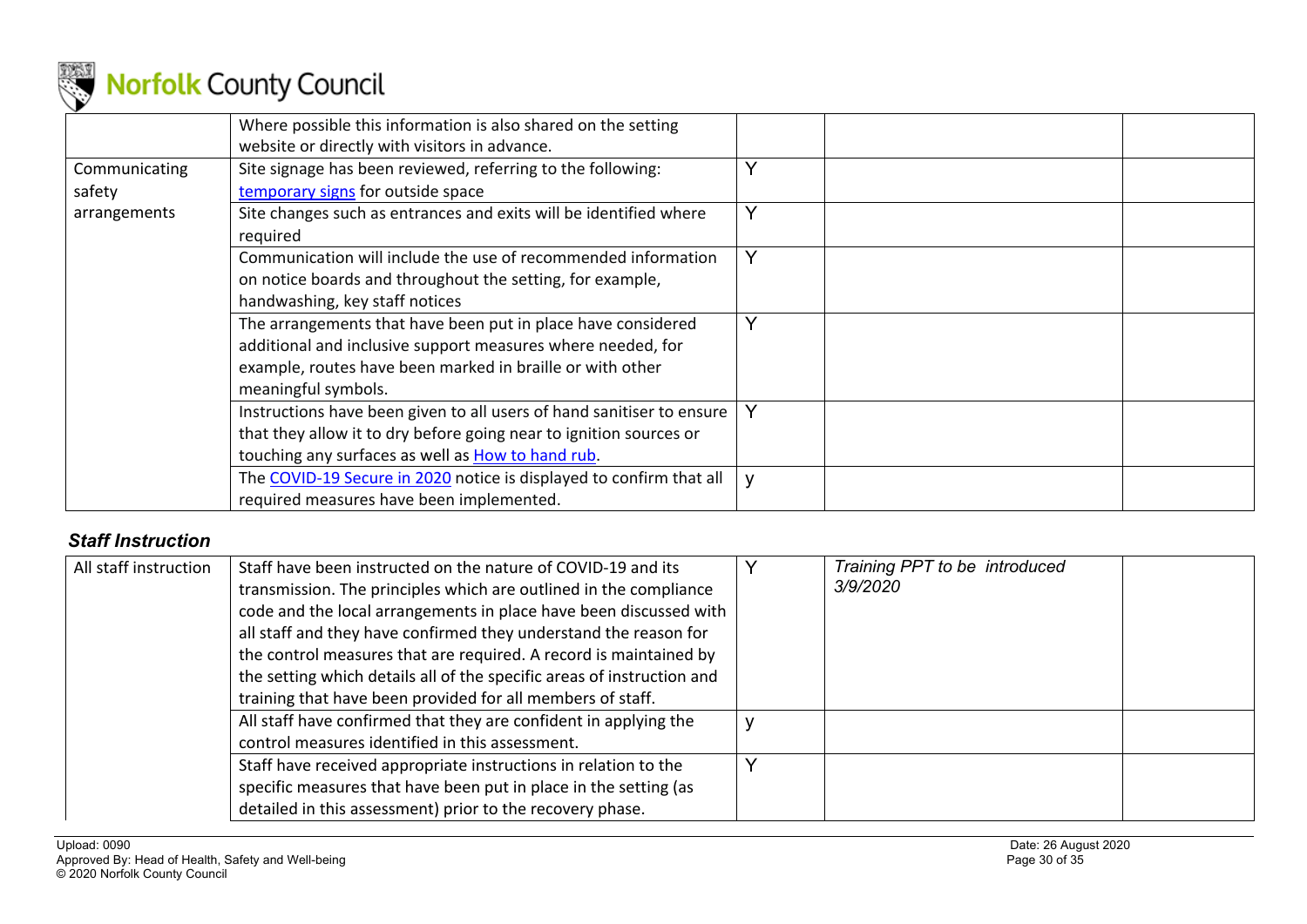

| Staff have been advised that there is no need for anything other<br>than normal personal hygiene and washing of clothing following a<br>day in school.                                                       |   |
|--------------------------------------------------------------------------------------------------------------------------------------------------------------------------------------------------------------|---|
| Staff have been involved in the practical implementation of this<br>guidance (remotely where they are currently not in the setting).                                                                         |   |
| Staff have been given the opportunity to discuss and resolve any<br>concerns that they have (prior to opening and during school<br>activities).                                                              | Y |
| Staff have received instruction in the actions to take if they or a<br>member of their household develops symptoms, how to arrange<br>for testing and will share test results as soon as they are available. |   |
| Staff confirm they will follow instructions that they are provided as<br>a result of being advised to isolate through tracing arrangements.                                                                  |   |
| The setting has ensured that particular attention has been paid to<br>new/inexperienced staff, trainees and those with additional<br>significant role changes.                                               | Y |

### *Behaviour policy*

| Reviewing current | The behaviour policy has been updated to reflect the new        |  |  |
|-------------------|-----------------------------------------------------------------|--|--|
| policy            | arrangements and site rules have been adapted to the            |  |  |
|                   | circumstances as a result of this specific arrangements review. |  |  |
|                   | Arrangements are in place to ensure a consistent approach is    |  |  |
|                   | applied where rules are broken as well as reinforcing positive  |  |  |
|                   | behaviour.                                                      |  |  |

### *Pupil involvement and communication*

| Championing       | Pupil Social Distancing and Universal Hygiene Champions have       | All staff to take this role |  |
|-------------------|--------------------------------------------------------------------|-----------------------------|--|
| COVID-19 measures | been considered and appointed in order to promote and reinforce    |                             |  |
|                   | the requirements, supporting staff and peers in line with the      |                             |  |
|                   | guidance in COVID-19 guidance for all education settings.          |                             |  |
|                   | Pupils and staff have contributed towards how these new roles will |                             |  |
|                   | support the schools aims                                           |                             |  |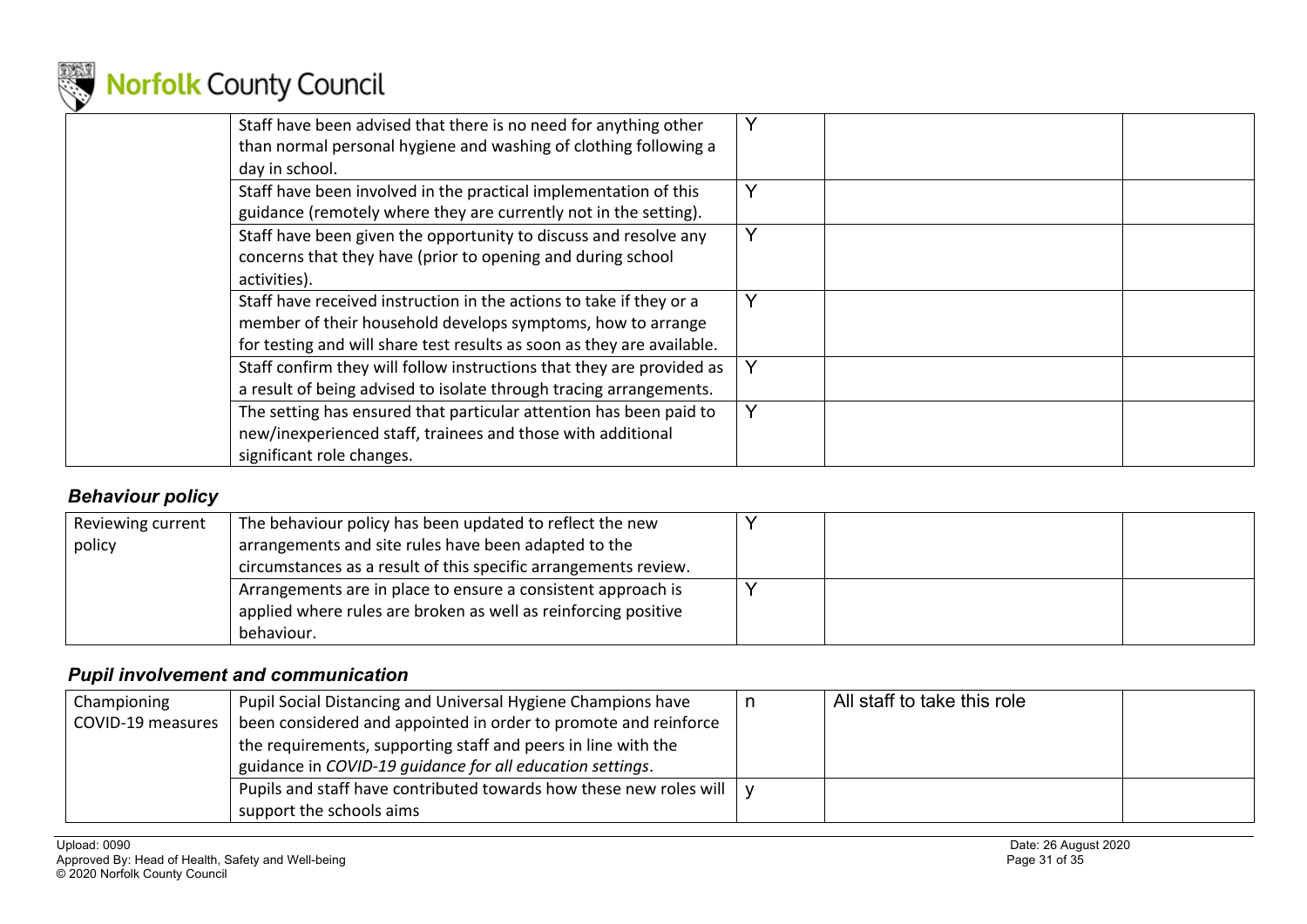

|                   | School champions understand the universal hygiene arrangements  <br>in the school, why they are important and how to promote them. |  |  |
|-------------------|------------------------------------------------------------------------------------------------------------------------------------|--|--|
| Pupil information | . All information is provided to pupils in an honest, age-appropriate<br>manager.                                                  |  |  |

### *Educational tools*

| Infection control | Age appropriate education is used to encourage pupils to:           |  |  |
|-------------------|---------------------------------------------------------------------|--|--|
| education         | become advocates for disease prevention and control at              |  |  |
|                   | home, in school, and in their community by talking to               |  |  |
|                   | others about how to prevent the spread.                             |  |  |
|                   | encourage pupils to follow social distancing, increased             |  |  |
|                   | hand washing and information about developing symptoms              |  |  |
|                   | of viruses                                                          |  |  |
|                   | The following resources are used where appropriate:                 |  |  |
|                   | e-Bug resources to teach pupils about hygiene.                      |  |  |
|                   | the Educational Settings poster                                     |  |  |
|                   | the Coronavirus Toolkit for Professionals which contains            |  |  |
|                   | campaign materials.                                                 |  |  |
|                   | Additional information used to educate pupils is taken from trusted |  |  |
|                   | sources such as InfoSpace or Norfolk Schools (which both contain    |  |  |
|                   | the same COVID-19 information) and Public Health England.           |  |  |

### *Offices and other work spaces*

| The following measures are applied where staff cannot work from<br>home:<br>Furniture has been rearranged/marked as not to be used to<br>prevent face to face working and create separation to enable<br>distancing of staff.<br>Rooms are well ventilated (see section on ventilation)<br>Staff are cohorted in consistent working groups<br>Unnecessary items have been removed to support effective<br>cleaning of the area | HG - Desk swap occurs on<br>Monday. Both staff members and<br>cleaners to be vigilant when<br>leaving Monday cleaning Monday<br>and on arrival on Tuesday |  |
|--------------------------------------------------------------------------------------------------------------------------------------------------------------------------------------------------------------------------------------------------------------------------------------------------------------------------------------------------------------------------------------------------------------------------------|-----------------------------------------------------------------------------------------------------------------------------------------------------------|--|
|--------------------------------------------------------------------------------------------------------------------------------------------------------------------------------------------------------------------------------------------------------------------------------------------------------------------------------------------------------------------------------------------------------------------------------|-----------------------------------------------------------------------------------------------------------------------------------------------------------|--|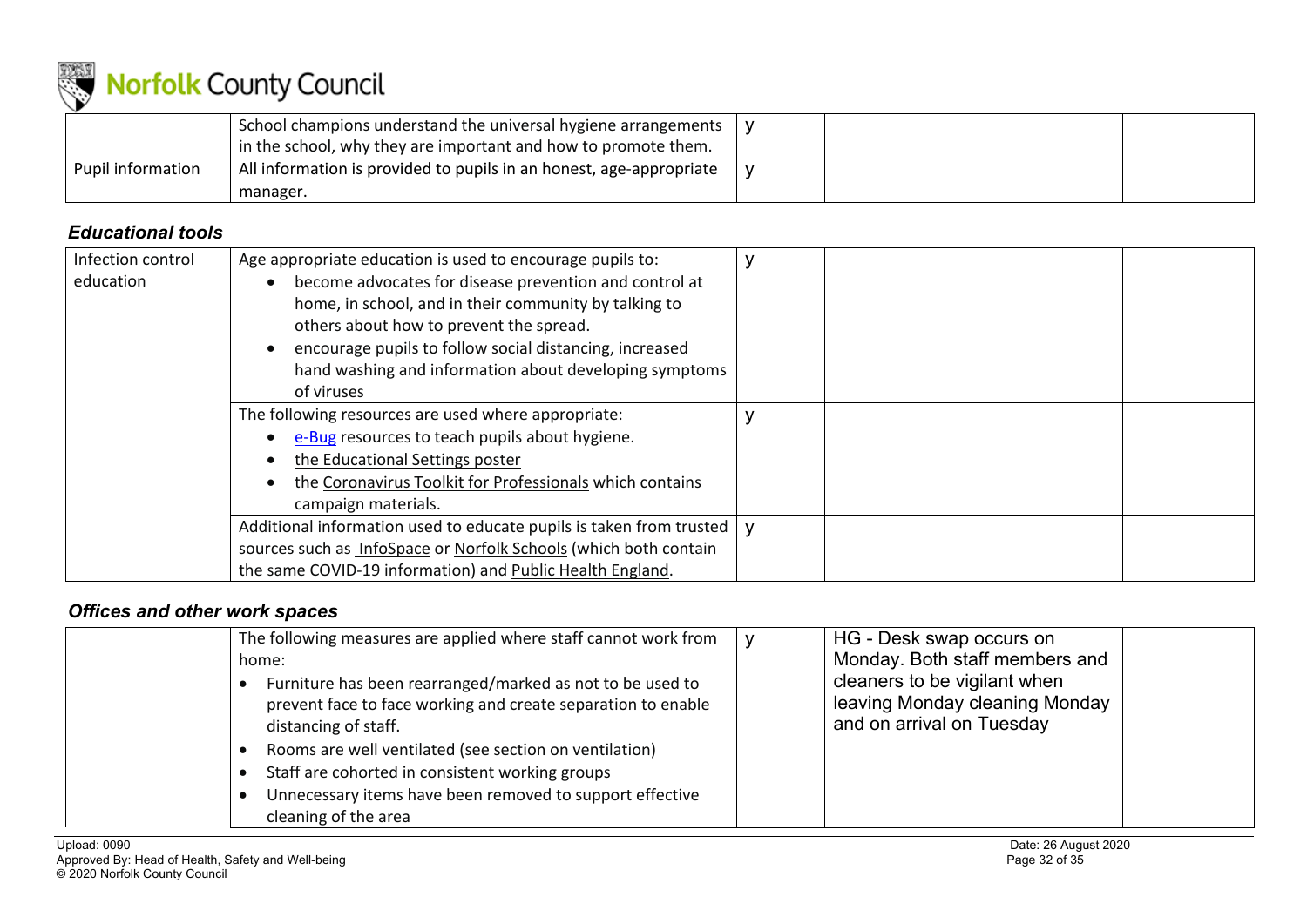

| Hot desking is avoided<br>desks near busy circulation spaces are not used<br>Shared equipment has been moved to reduce group mixing<br>such as printer location                                                                                                                                                                                                                                                                 |  |  |
|---------------------------------------------------------------------------------------------------------------------------------------------------------------------------------------------------------------------------------------------------------------------------------------------------------------------------------------------------------------------------------------------------------------------------------|--|--|
| The following measures are implemented where the above<br>measures cannot be followed:<br>additional work spaces are be allocated where possible<br>sharing of workspace is minimised and workspaces are<br>thoroughly cleaned between users.<br>Consideration is given to individual risk assessments when<br>considering who occupies different workspaces and shared<br>facilities<br>Screens are installed as a last resort |  |  |

### *Planning for emergencies*

| Fire evacuation   | A fire drill is planned for the first week of term                |              |  |
|-------------------|-------------------------------------------------------------------|--------------|--|
|                   | Fire assembly points have been reviewed to ensure that pupils do  |              |  |
|                   | not gather in groups, where required, separate assembly points    |              |  |
|                   | have been introduced in order to prevent large gatherings in one  |              |  |
|                   | place.                                                            |              |  |
|                   | Fire drills that are carried out encourage social distancing.     |              |  |
|                   | Staff and pupils understand that in an emergency they must leave  | $\checkmark$ |  |
|                   | without delay                                                     |              |  |
| First aid $-$ all | Pupils with specific first aid requirements only attend where the | v            |  |
| settings          | appropriate first aid can be provided                             |              |  |
|                   | Where staff hold a first aid certificate (paediatric, general or  | Yy           |  |
|                   | emergency first aid) that expired on or after 16 March 2020, and  |              |  |
|                   | requalification cannot be accessed because of coronavirus, the    |              |  |
|                   | setting can:                                                      |              |  |
|                   |                                                                   |              |  |
|                   | Explain why requalification hasn't been possible                  |              |  |
|                   | Demonstrate the steps taken to access training.                   |              |  |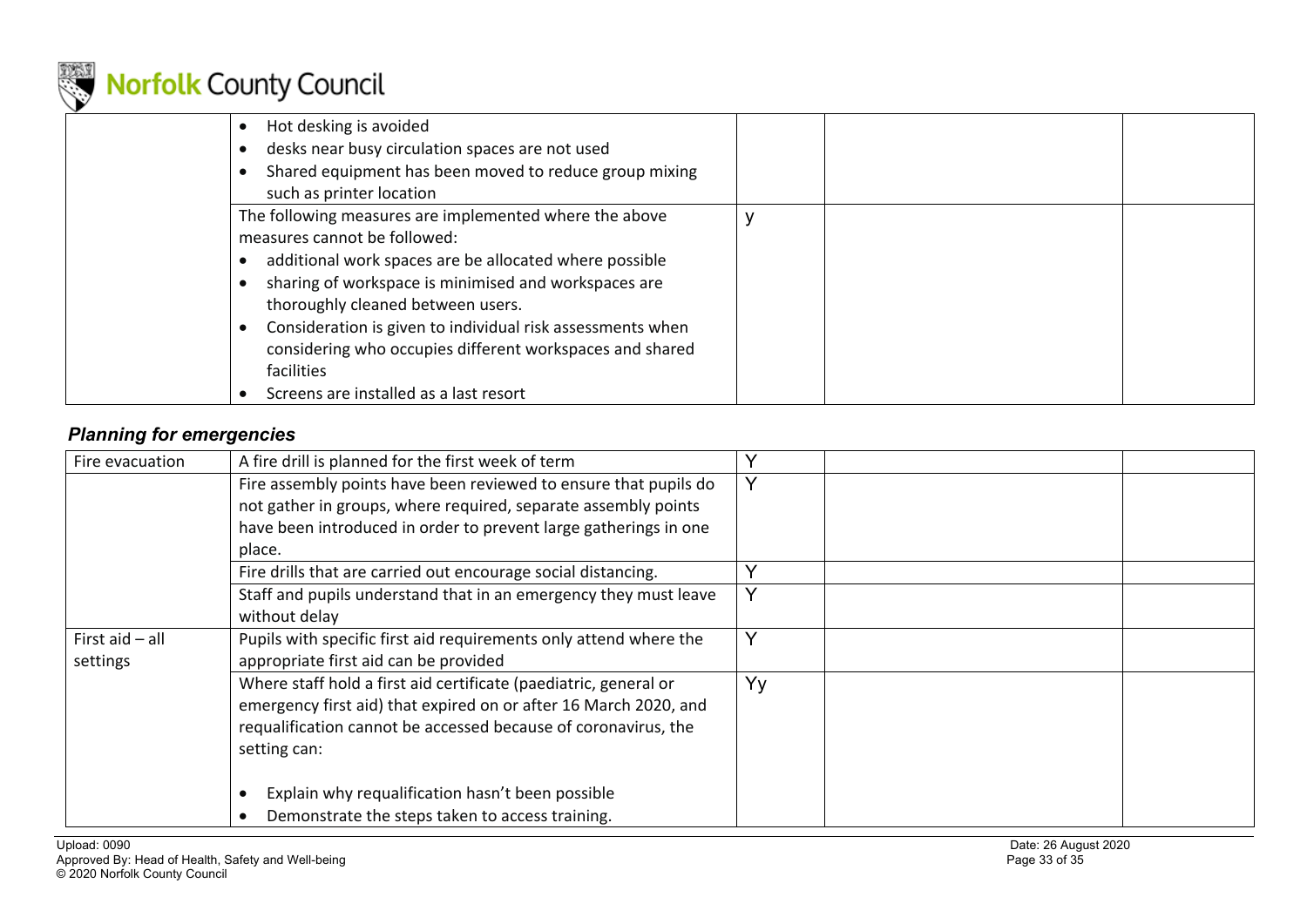

| Normal first aid cover identified in the First Aid Risk Assessment is<br>provided.                                                                                 |  |
|--------------------------------------------------------------------------------------------------------------------------------------------------------------------|--|
| Staff who require refresher training use Basic First Aid Skills<br>information and familiarised themselves with the relevant areas<br>they may be required to use. |  |
| To support social distancing, staff will instruct an injured person<br>about what to do for minor injuries if it is age appropriate                                |  |
| Where close contact is required the first aider uses PPE as outlined<br>in Personal Protective Equipment Guidance                                                  |  |

### *PPE and face coverings*

| PPE            | Arrangements are in place to ensure that PPE guidance is applied<br>in line with the circumstances that are outlined only.                                                              |  |  |
|----------------|-----------------------------------------------------------------------------------------------------------------------------------------------------------------------------------------|--|--|
| Face coverings | Pupils have been advised that it is mandatory to wear face<br>coverings on public transport and where the exemptions to this<br>apply                                                   |  |  |
|                | Where face coverings are worn to or in a setting, arrangements are<br>in place to ensure they are used and stored in a hygienic way that<br>does not increase the risk of transmission. |  |  |

#### *Review of existing assessments*

| The setting regularly reviews their arrangements in line with<br>compliance code updates |  |  |
|------------------------------------------------------------------------------------------|--|--|
| Review arrangements ensure that the control measures are                                 |  |  |
| effective and working as planned.                                                        |  |  |

#### *Any other actions that are not listed above*